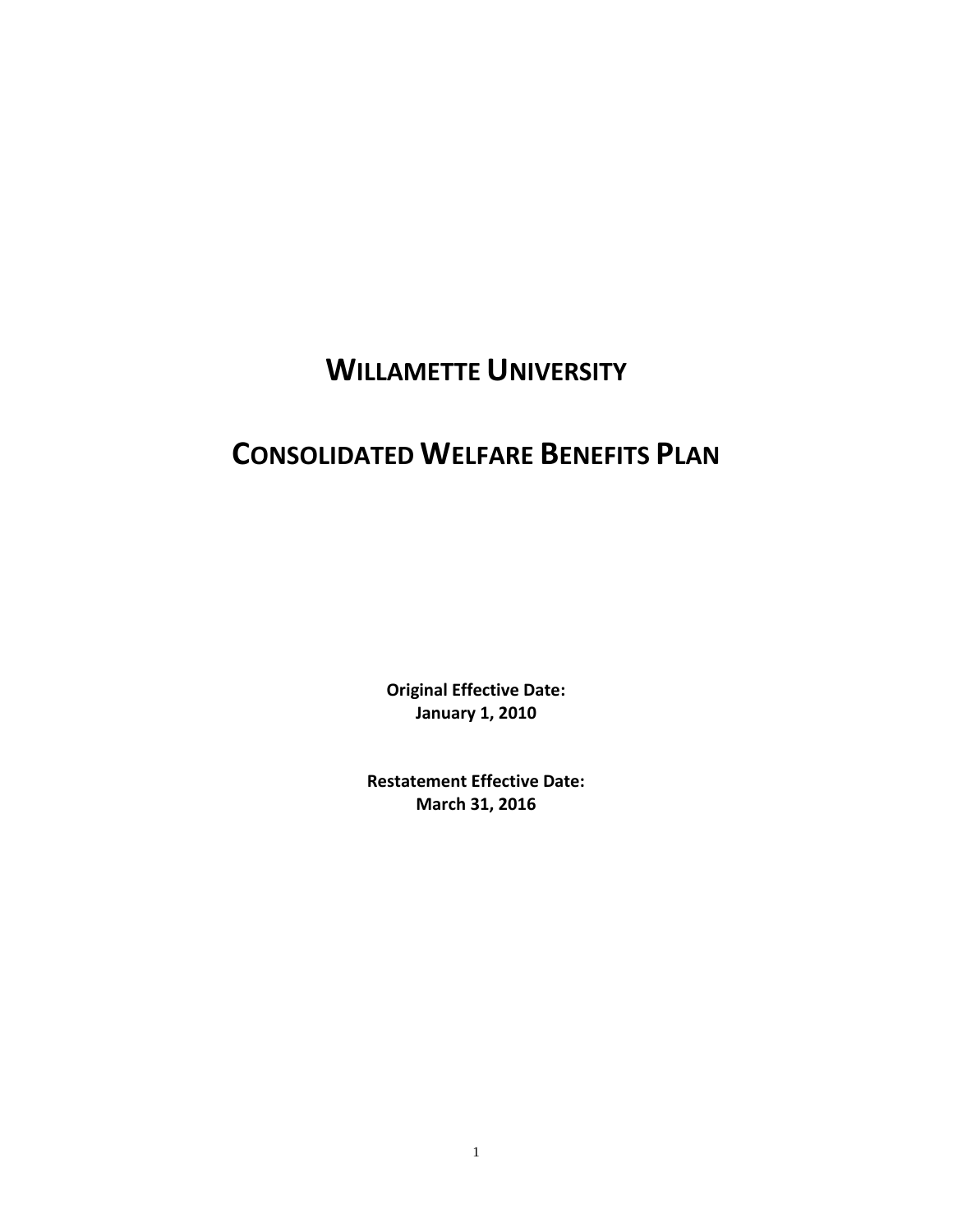# **WILLAMETTE UNIVERSITY HEALTH & WELFARE PLAN**

# **TABLE OF CONTENTS**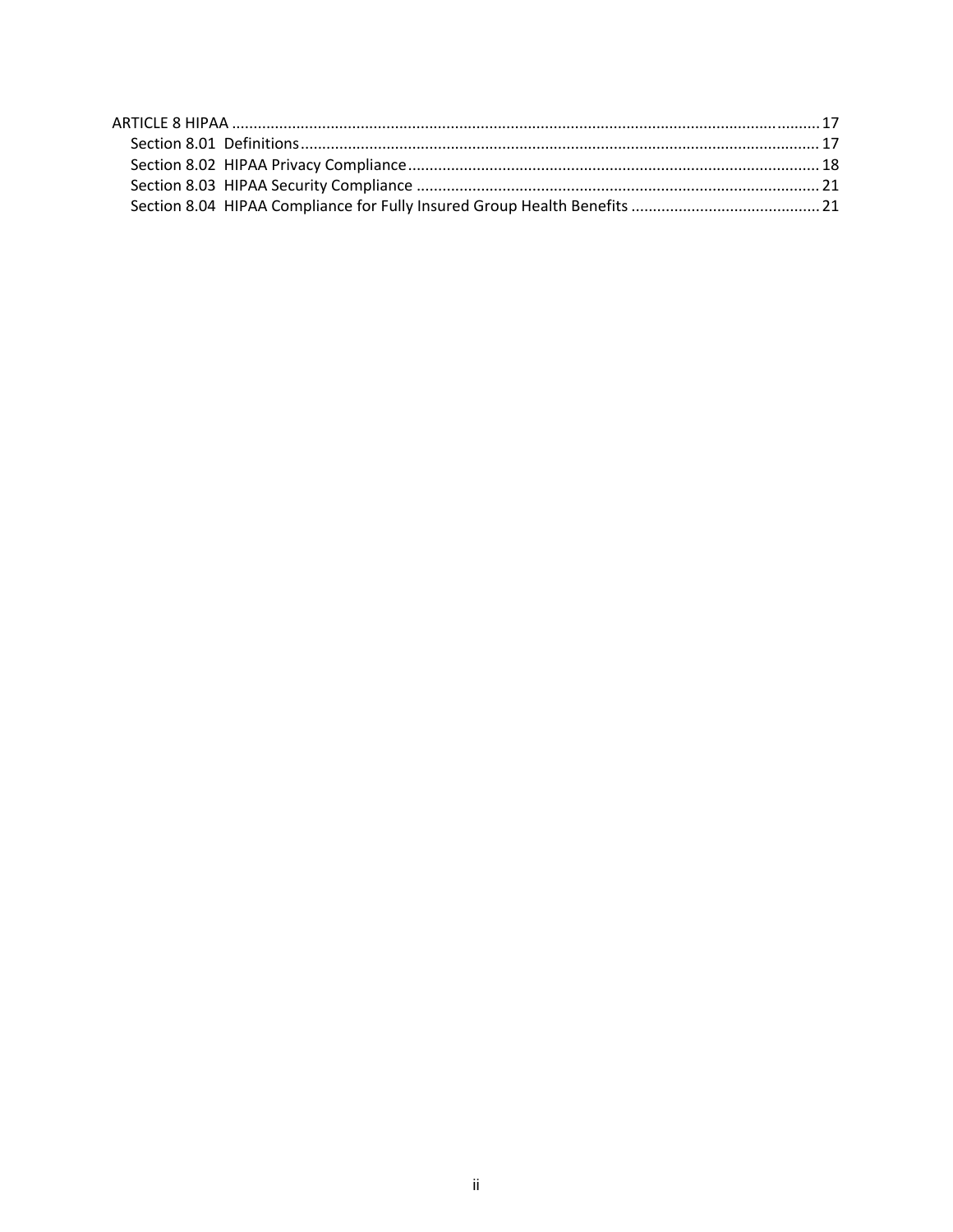## **ARTICLE 1 VARIABLE PROVISIONS/DEFINITIONS**

### Section 1.01 PLAN

This Plan is intended to qualify as a welfare benefit plan of Willamette University (Willamette) under the Employee Retirement Income Security Act of 1974 (ERISA) and constitutes a written plan document required by ERISA section 402.

#### Section 1.02 PLAN SPONSOR

Name of adopting employer and Plan Sponsor: Willamette University

The Plan Sponsor includes any other entity that adopts the Plan with the consent of the Plan Sponsor.

#### Section 1.03 GENERAL PLAN INFORMATION

- (a) Plan name: Willamette University Health & Welfare Plan
- (b) Plan number: 512
- (c) Original effective date: January 1, 2010
- (d) Restatement effective date: March 31, 2016
- (e) "Plan Year" means each 12-consecutive month period ending on: December  $31<sup>st</sup>$

#### Section 1.04 SUBSIDIARY CONTRACTS

"Subsidiary Contract" means any agreement, writing, contract, plan or arrangement between Willamette and a welfare benefit provider where the benefits provided are subject to ERISA. The Subsidiary Contracts in effect as of the restatement effective date are listed in Appendix A.

In addition, any statements of coverage provided by the Plan Administrator setting forth a description of the scope of coverage under the Plan as well as the options, terms, conditions and limitations related thereto are herein incorporated as part of the Subsidiary Contracts.

### Section 1.05 **ELIGIBILITY**

(a) Eligibility for benefits under the Subsidiary Contracts shall be determined by the Subsidiary Contracts.

(b) "Participant" means an employee of Willamette that participates in one or more Subsidiary Contracts.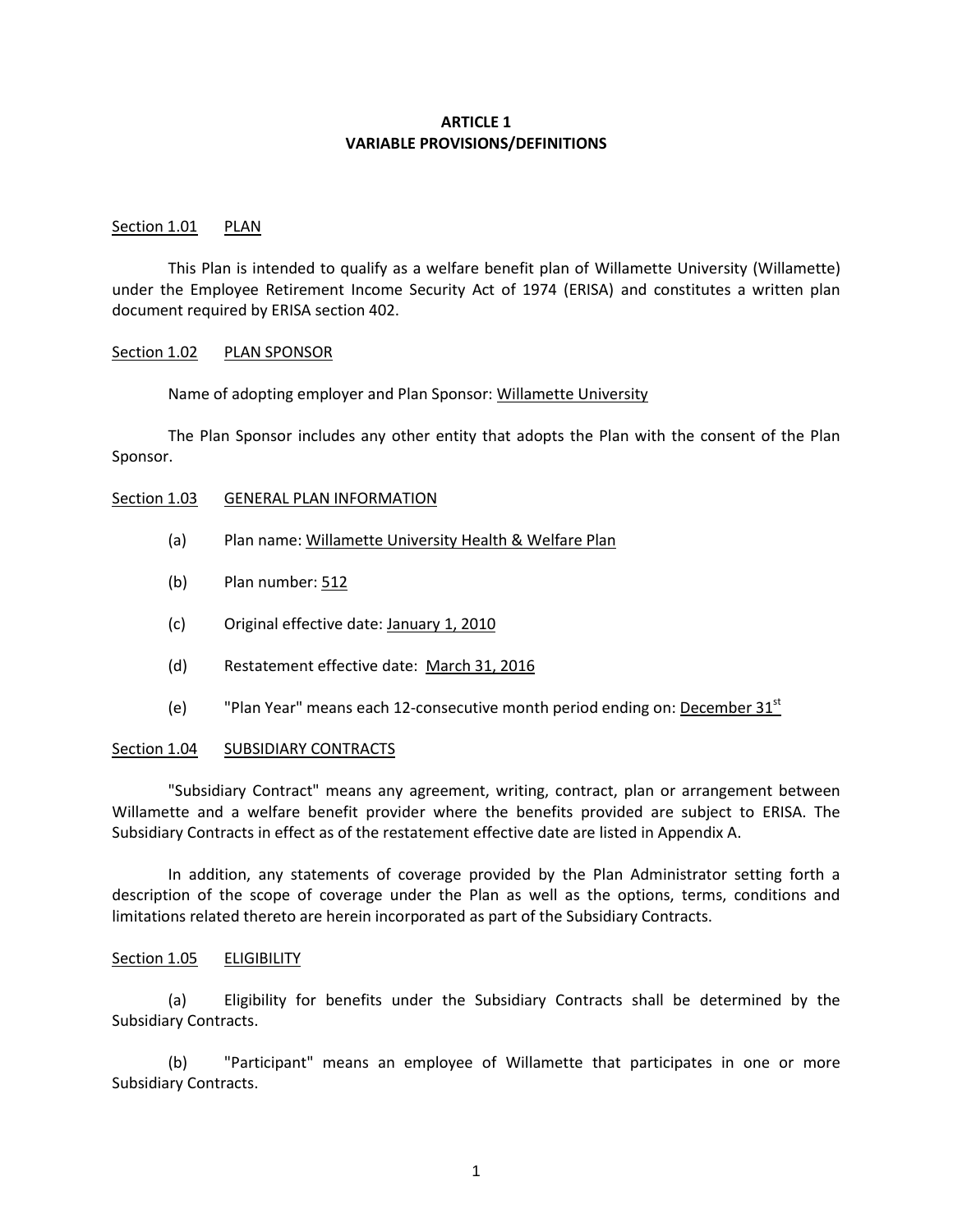## Section 1.06 PLAN OPERATIONS

The Plan Administrator shall be the Plan Sponsor. The Plan Administrator shall also be the named fiduciary within the meaning of ERISA section 402.

## Section 1.07 INDEMNIFICATION

Willamette shall indemnify and hold harmless any person serving as the Plan Administrator (and its delegate) from all claims, liabilities, losses, damages and expenses, including reasonable attorneys' fees and expenses, incurred by such persons in connection with their duties hereunder to the extent not covered by insurance, except when the same is due to such person's own gross negligence, willful misconduct, lack of good faith, or breach of its fiduciary duties under this Plan or ERISA.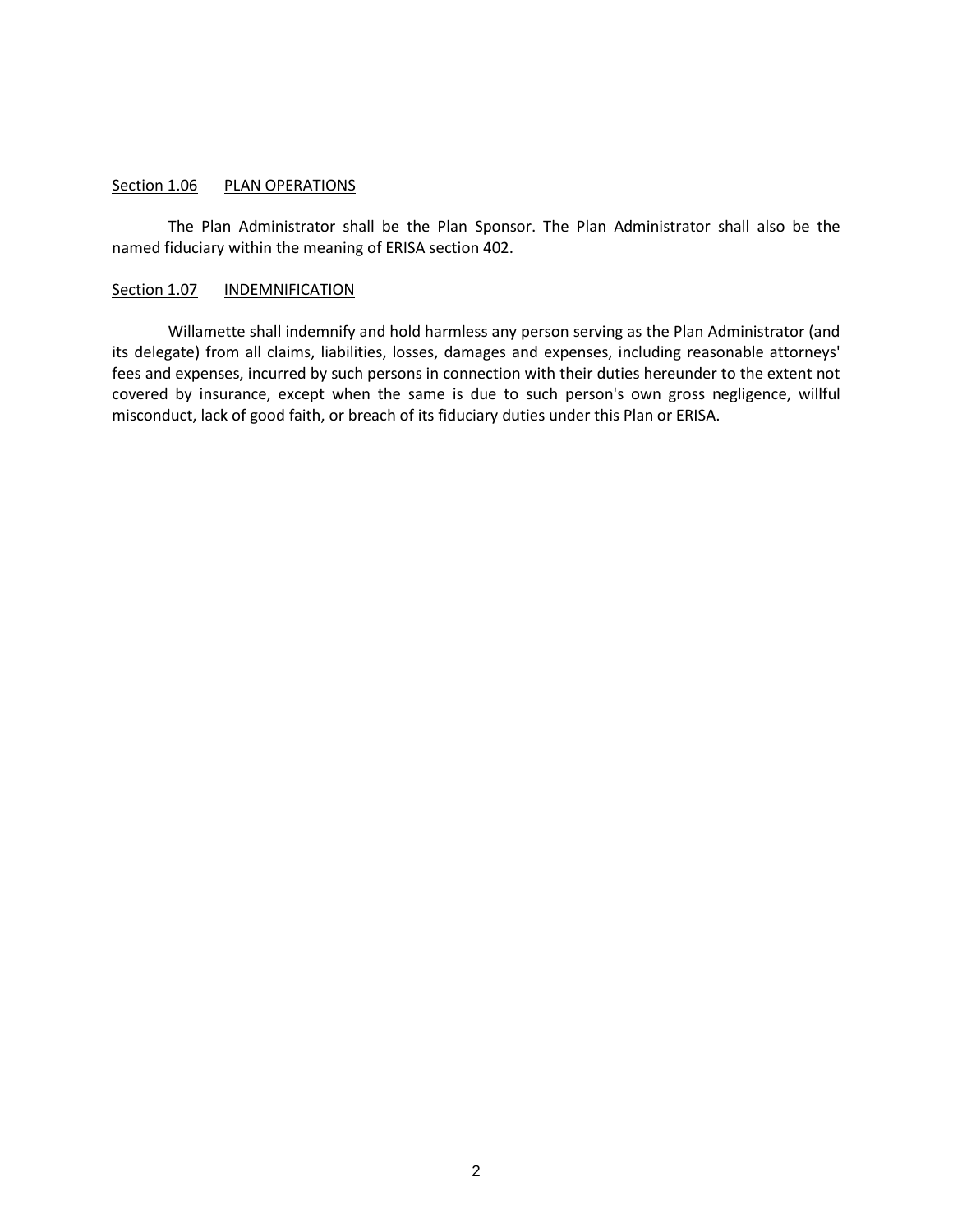# **ARTICLE 2 BENEFITS**

## Section 2.01 INCORPORATION BY REFERENCE

The actual terms and conditions of the Subsidiary Contracts offered under this Plan are contained in separate, written documents governing each respective benefit, and shall govern in the event of a conflict between the individual plan document and this Plan. To that end, each such separate Subsidiary Contract, as amended or subsequently replaced, is hereby incorporated by reference as if fully recited herein.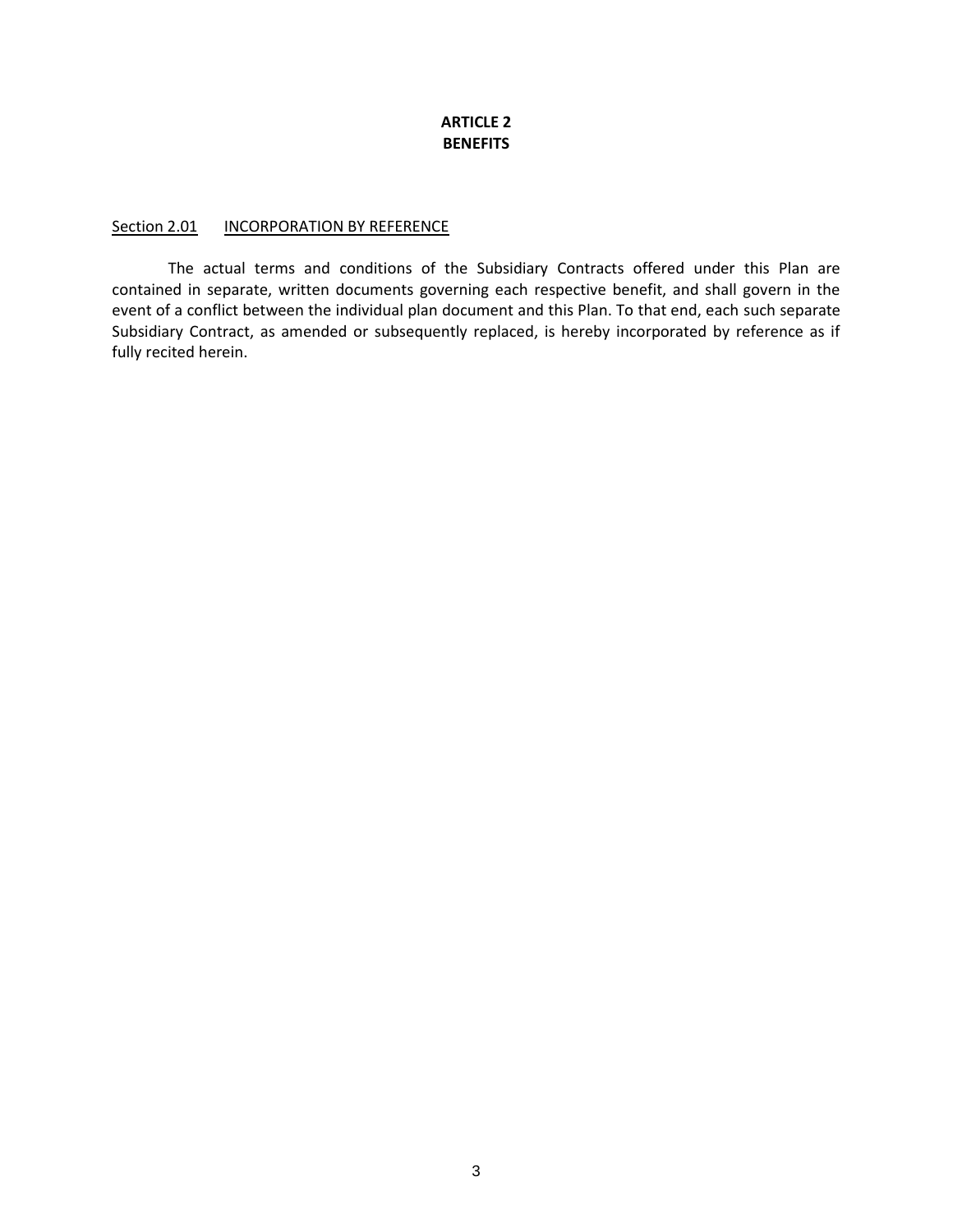# **ARTICLE 3 PLAN ADMINISTRATION**

# Section 3.01 PLAN ADMINISTRATOR

(a) Designation. The Plan Administrator shall be specified in Article 1. In the absence of a designation in Article 1, the Plan Sponsor shall be the Plan Administrator. If a Committee is designated as the Plan Administrator, the Committee shall consist of one or more individuals who may be employees appointed by the Plan Sponsor and the Committee shall elect a chairman and may adopt such rules and procedures as it deems desirable. The Committee may also take action with or without formal meetings and may authorize one or more individuals, who may or may not be members of the Committee, to execute documents in its behalf.

(b) Authority and Responsibility of the Plan Administrator. The Plan Administrator shall be the Plan "administrator" as such term is defined in section 3(16) of ERISA, and as such shall have total and complete discretionary power and authority:

(i) to make factual determinations, to construe and interpret the provisions of the Plan, to correct defects and resolve ambiguities and inconsistencies therein and to supply omissions thereto. Any construction, interpretation or application of the Plan by the Plan Administrator shall be final, conclusive and binding;

(ii) to determine the amount, form or timing of benefits payable hereunder and the recipient thereof and to resolve any claim for benefits in accordance with Article 5;

- (iii) to determine the amount and manner of any allocations hereunder;
- (iv) to maintain and preserve records relating to the Plan;

(v) to prepare and furnish all information and notices required under applicable law or the provisions of this Plan;

(vi) to prepare and file or publish with the Secretary of Labor, the Secretary of the Treasury, their delegates and all other appropriate government officials all reports and other information required under law to be so filed or published;

(vii) to hire such professional assistants and consultants as it, in its sole discretion, deems necessary or advisable; and shall be entitled, to the extent permitted by law, to rely conclusively on all tables, valuations, certificates, opinions and reports which are furnished by same;

(viii) to determine all questions of the eligibility of employees and of the status of rights of Participants under the Plan;

- (ix) to determine the validity of any judicial order;
- (x) to retain records on elections and waivers by Participants;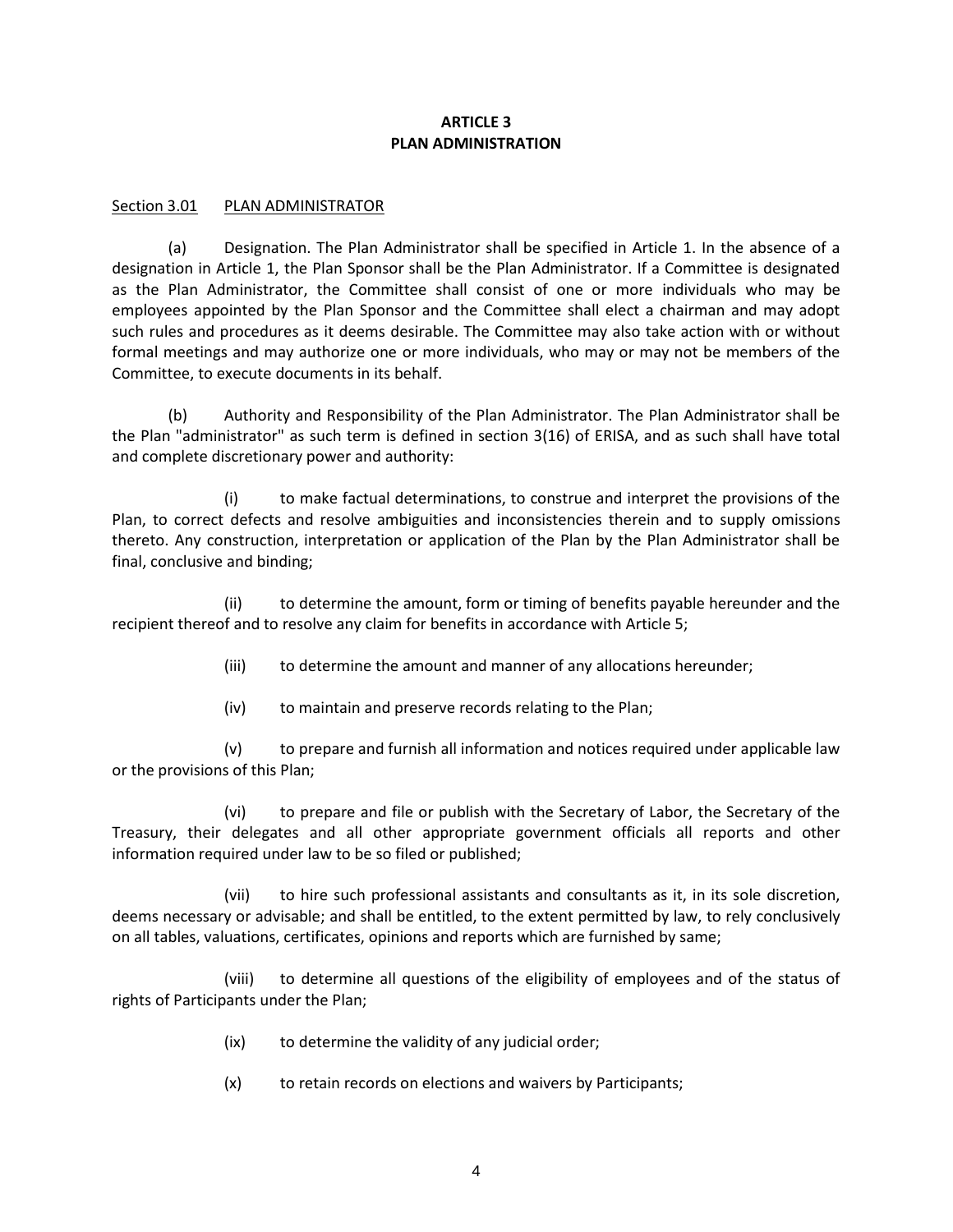(xi) to supply such information to any person as may be required;

(xii) to perform such other functions and duties as are set forth in the Plan that are not specifically given to any other fiduciary or other person.

(c) Procedures. The Plan Administrator may adopt such rules and procedures as it deems necessary, desirable, or appropriate for the administration of the Plan. When making a determination or calculation, the Plan Administrator shall be entitled to rely upon information furnished to it. The Plan Administrator's decisions shall be binding and conclusive as to all parties.

(d) Allocation of Duties and Responsibilities. The Plan Administrator may designate other persons to carry out any of his duties and responsibilities under the Plan.

(e) Compensation. The Plan Administrator shall serve without compensation for its services.

(f) Expenses. All direct expenses of the Plan, the Plan Administrator and any other person in furtherance of their duties hereunder shall be paid or reimbursed by Willamette.

(g) Allocation of Fiduciary Duties. A Plan fiduciary shall have only those specific powers, duties, responsibilities and obligations as are explicitly given him under the Plan. It is intended that each fiduciary shall not be responsible for any act or failure to act of another fiduciary. A fiduciary may serve in more than one fiduciary capacity with respect to the Plan.

# Section 3.02 MEDICAL CHILD SUPPORT ORDERS

In the event the Plan Administrator receives a medical child support order (within the meaning of ERISA section 609(a)(2)(B)), the Plan Administrator shall notify the affected Participant and any alternate recipient identified in the order of the receipt of the order and the Plan's procedures for determining whether such an order is a qualified medical child support order (within the meaning of ERISA section 609(a)(2)(A)). Within a reasonable period the Plan Administrator shall determine whether the order is a qualified medical child support order and shall notify the Participant and alternate recipient of such determination.

# Section 3.03 FMLA/USERRA

To the extent the Plan is subject to the Family Medical Leave Act (FMLA), the Plan Administrator shall permit a Participant taking unpaid leave under the FMLA to continue medical benefits under such applicable law. Non-medical benefits shall be continued according to the established Willamette policy. Participants continuing participation pursuant to the foregoing shall pay for such coverage (on a pre-tax or after-tax basis) under a method as determined by the Plan Administrator satisfying Treas. Reg. 1.125- 3 Q&A-3. Any Participant on FMLA leave who revoked coverage shall be reinstated to the extent required by Treas. Reg. 1.125-3. If the Participant's coverage under the Plan terminates while the Participant is on FMLA leave, the Participant is not entitled to receive reimbursements for claims incurred during the period when the coverage is terminated. Upon reinstatement into the Plan upon return from FMLA leave, the Participant has the right to (i) resume coverage at the level in effect before the FMLA leave and make up the unpaid premium payments, or (ii) resume coverage at a level that is reduced by the amount of unpaid premiums and resume premium payments at the level in effect before the FMLA leave. The Plan Administrator shall also permit Participants to continue benefit elections as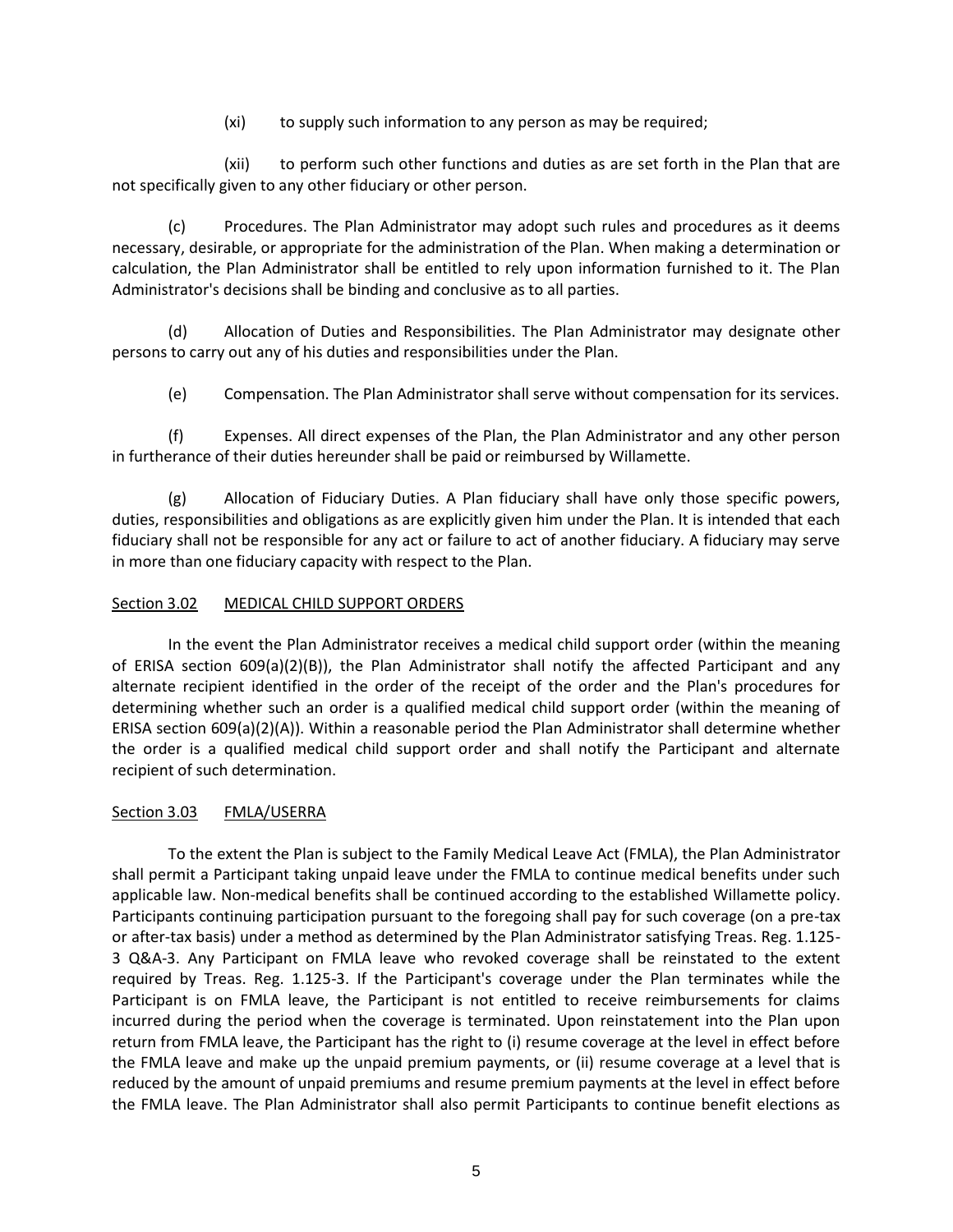required under the Uniformed Services Employment and Reemployment Rights Act and shall provide such reinstatement rights as required by such law. The Plan Administrator shall also permit Participants to continue benefit elections as required under any other applicable state law to the extent that such law is not pre-empted by federal law.

# Section 3.04 COBRA

To the extent the Plan is subject to COBRA (Code section 4980B and other applicable state law), a Participant shall be entitled to continuation coverage with respect to his or her health benefits as prescribed in Code section 4980B (and the regulations thereunder) or such applicable state statutes.

# Section 3.05 THIRD PARTY RECOVERY/REIMBURSEMENT

(a) The Plan Administrator may, but is not required to, utilize the provisions of this subsection to the extent not inconsistent with the provisions of any applicable Subsidiary Contract, in which case the provisions of the Subsidiary Contract shall control.

(b) In General. When a Participant or covered dependent receives Plan benefits which are related to medical expenses that are also payable under Workers' Compensation, any statute, any uninsured or underinsured motorist program, any no fault or school insurance program, any other insurance policy or any other plan of benefits, or when related medical expenses that arise through an act or omission of another person are paid by a third party, whether through legal action, settlement or for any other reason, the Participant shall reimburse the Plan for the related Plan benefits received out of any funds or monies the Participant recovers from any third party.

(c) Specific Requirements and Plan Rights. Because the Plan is entitled to reimbursement, the Plan shall be fully subrogated to any and all rights, recovery or causes of actions or claims that a Participant or covered dependent may have against any third party. The Plan is granted a specific and first right of reimbursement from any payment, amount or recovery from a third party. This right to reimbursement is regardless of the manner in which the recovery is structured or worded, and even if the Participant or covered dependent has not been paid or fully reimbursed for all of their damages or expenses.

The Plan's share of the recovery shall not be reduced because the full damages or expenses claimed have not been reimbursed unless the Plan agrees in writing to such reduction. Further, the Plan's right to subrogation or reimbursement will not be affected or reduced by the "make whole" doctrine, the "fund" doctrine, the "common fund" doctrine, comparative/contributory negligence, "collateral source" rule, "attorney's fund" doctrine, regulatory diligence or any other equitable defenses that may affect the Plan's right to subrogation or reimbursement.

The Plan may enforce its subrogation or reimbursement rights by requiring the Participant to assert a claim to any of the benefits to which the Participant or a covered dependent may be entitled. The Plan will not pay attorneys' fees or costs associated with the claim or lawsuit without express written authorization from Willamette.

If the Plan should become aware that a Participant or covered dependent has received a third party payment, amount or recovery and not reported such amount, the Plan, in its sole discretion, may suspend all further benefits payments related to the Participant and covered dependents until the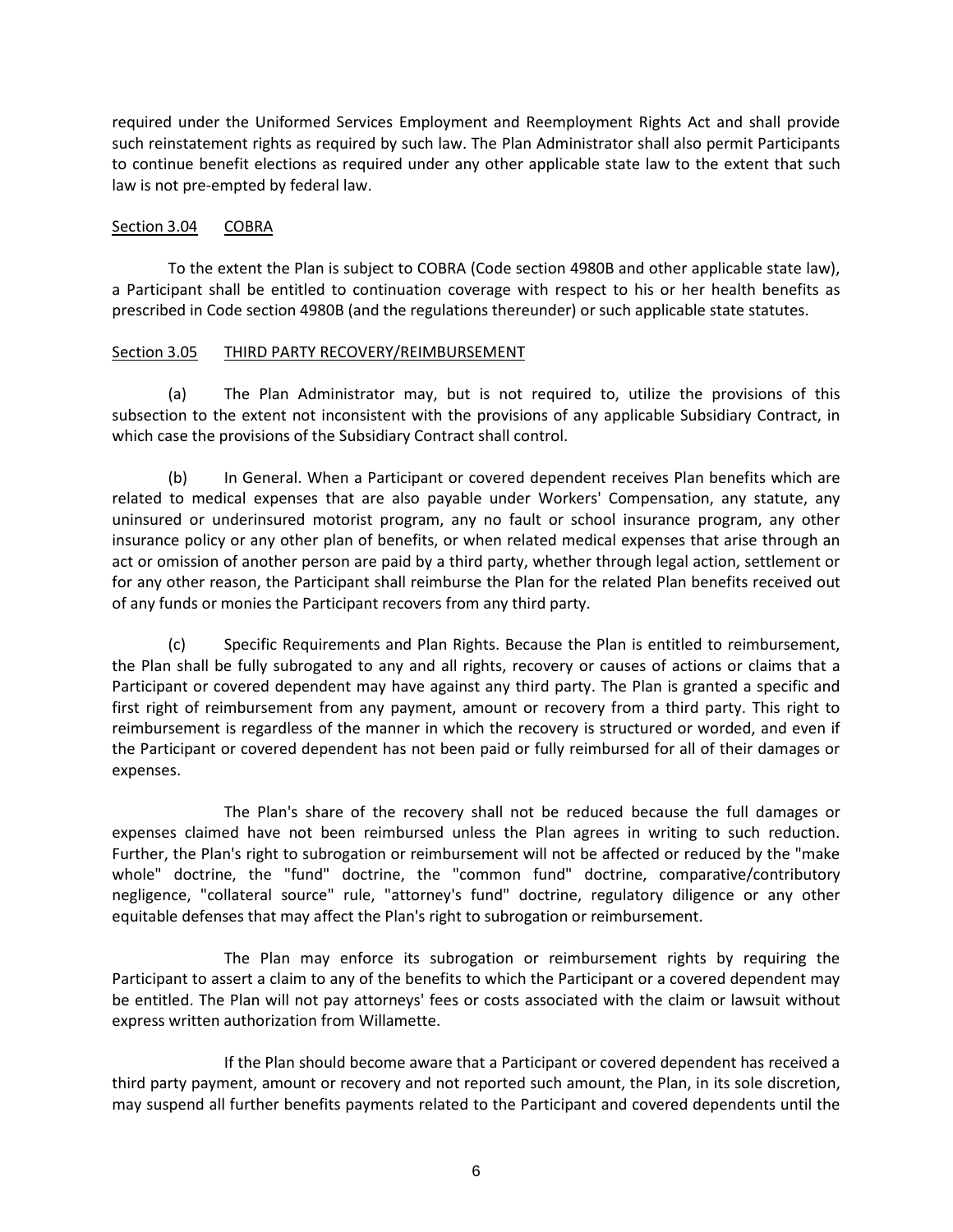reimbursable portion is returned to the Plan or offset against amounts that would otherwise be paid to or on behalf of the Participant or covered dependents.

(d) Participant Duties and Actions. By participating in the Plan each Participant and covered dependent consents and agrees that a constructive trust, lien or an equitable lien by agreement in favor of the Plan exists with regard to any settlement or recovery from a third person or party. In accordance with that constructive trust, lien or equitable lien by agreement, each Participant and covered dependent agrees to cooperate with the Plan in reimbursing it for Plan costs and expenses.

Once a Participant or covered dependent has any reason to believe that the Plan may be entitled to recovery from any third party, the Participant must notify the Plan. And, at that time, the Participant (and the Participant's attorney, if applicable) must sign a subrogation/reimbursement agreement that confirms the prior acceptance of the Plan's subrogation rights and the Plan's right to be reimbursed for expenses arising from circumstances that entitle the Participant or covered dependent to any payment, amount or recovery from a third party.

If a Participant fails or refuses to execute the required subrogation/ reimbursement agreement, the Plan may deny payment of any benefits to the Participant or covered dependent until the agreement is signed. Alternatively, if a Participant fails or refuses to execute the required subrogation/reimbursement agreement and the Plan nevertheless pays benefits to or on behalf of the Participant or a covered dependent, the Participant's acceptance of such benefits shall constitute agreement to the Plan's right to subrogation or reimbursement.

Each Participant and covered dependent consents and agrees that they shall not assign their rights to settlement or recovery against a third person or party to any other party, including their attorneys, without the Plan's consent. As such, the Plan's reimbursement will not be reduced by attorneys' fees and expenses without express written authorization from the Plan.

# Section 3.06 AFFORDABLE CARE ACT AND RELATED REGULATIONS

To the extent the Plan constitutes a group health plan as defined in the Affordable Care Act and related regulations, the Plan shall comply with the requirements of the Act including but not limited to the requirement to cover children until the attainment of at least age 26 if the Plan makes dependent coverage of children available.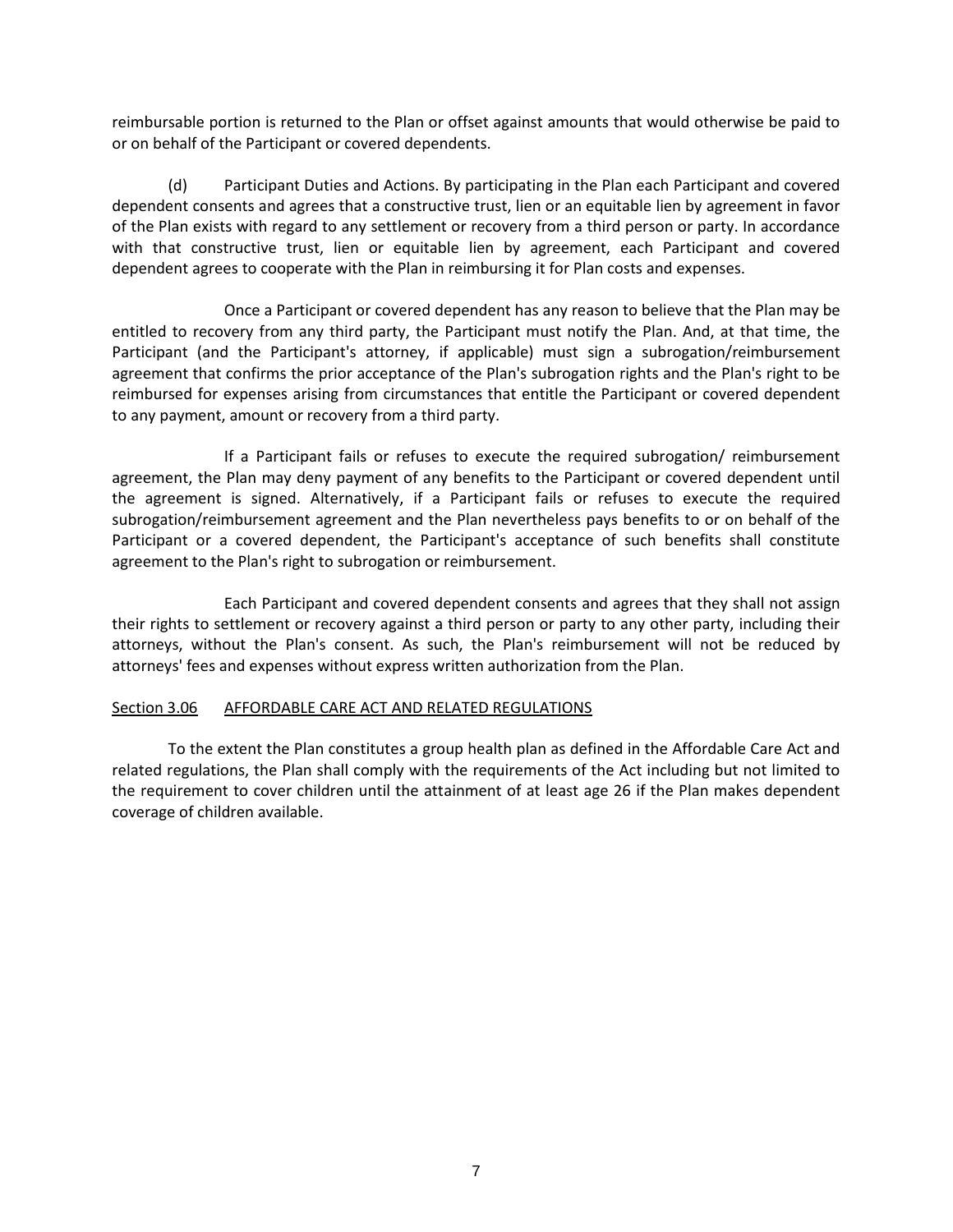# **ARTICLE 4 FUNDING**

# Section 4.01 NO FUNDING REQUIRED

Except as otherwise required by law:

(a) Any amount contributed by a Participant and/or Willamette to provide benefits hereunder shall remain part of the general assets of Willamette and all payments of benefits under the Plan shall be made out of the general assets of Willamette or the Subsidiary Contracts.

(b) Willamette shall have no obligation to set aside any funds, establish a trust, or segregate any amounts for the purpose of making any benefit payments under this Plan. However, Willamette may in its sole discretion, set aside funds, establish a trust, or segregate amounts for the purpose of making any benefit payments under this Plan.

(c) No person shall have any rights to, or interest in, any account other than as expressly authorized in the Plan.

# Section 4.02 FUNDING POLICY

Willamette shall have the right to enter into a contract with one or more Subsidiary Contract providers for the purposes of providing any benefits under the Plan and to replace any of such Subsidiary Contracts. Any dividends, retroactive rate adjustments or other refunds of any type that may become payable under any such Subsidiary Contract shall not be assets of the Plan but shall be the property of, and shall be retained by Willamette. Willamette will not be liable for any loss or obligation relating to any insurance coverage except as is expressly provided by this Plan. Such limitation shall include, but not be limited to, losses or obligations that pertain to the following:

(a) Once a Subsidiary Contract is applied for or obtained, Willamette will not be liable for any loss which may result from the failure to pay premiums to the extent premium notices are not received by Willamette;

(b) To the extent premium notices are received by Willamette, Willamette's liability for the payment of such premiums will be limited to such premiums and will not include liability for any other loss which result from such failure;

(c) When employment ends, Willamette will have no liability to take any step to maintain any policy in force except as may be specifically required otherwise in this Plan and Willamette will not be liable for or responsible to see to the payment of any premium with respect to periods after employment ends.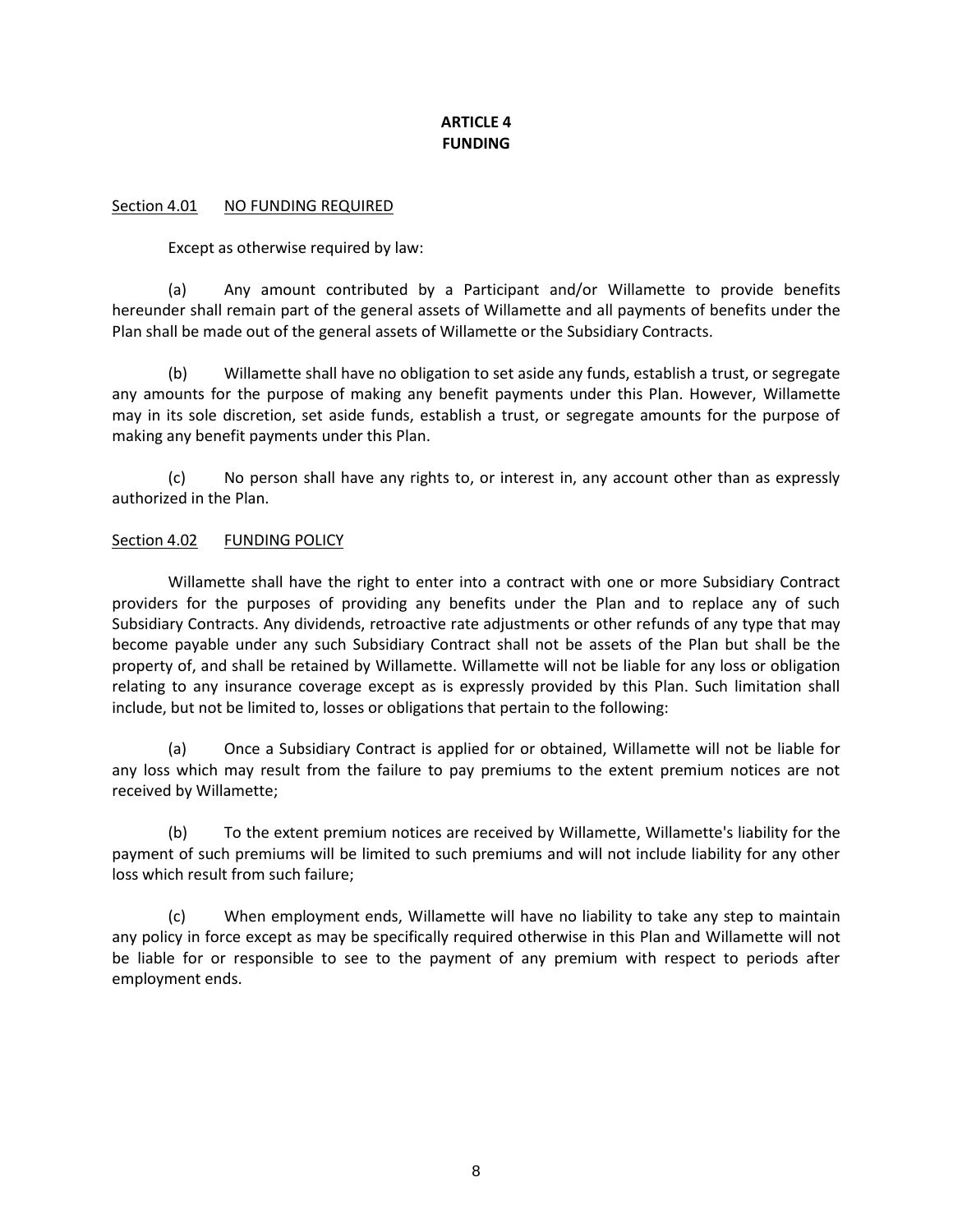# **ARTICLE 5 CLAIMS PROCEDURES**

# Section 5.01 CLAIMS PROCEDURES

(a) This Section 5.01 shall apply for any claim for benefits under a Subsidiary Contract unless the Subsidiary Contract has a claims procedure that is compliant with ERISA section 503. If the Subsidiary Contract has a claims procedure that is compliant with ERISA section 503, the claims procedure of the Subsidiary Contract shall apply.

A request for benefits is a "claim" subject to these procedures only if it is filed by the Participant or the Participant's authorized representative in accordance with the Plan's claim filing guidelines. In general, claims must be filed in writing (except urgent care claims, which may be made orally) with the applicable Subsidiary Contract provider. Any claim that does not relate to a specific benefit under the Plan (for example, a general eligibility claim or a dispute involving a mid-year election change) must be filed with the Plan Administrator. A request for prior approval of a benefit or service where prior approval is not required under the Plan is not a "claim" under these rules. Similarly, a casual inquiry about benefits or the circumstances under which benefits might be paid under the Plan is not a "claim" under these rules, unless it is determined that the inquiry is an attempt to file a claim. If a claim is received, but there is not enough information to process the claim, the Participant will be given an opportunity to provide the missing information.

Participants may designate an authorized representative if written notice of such designation is provided to the applicable provider identifying such authorized representative. In the case of a claim for medical benefits involving urgent care, a health care professional who has knowledge of the Participant's medical condition may act as an authorized representative with or without prior notice.

(b) Timing of Notice of Claim. The Plan Administrator shall notify the Claimant of any adverse benefit determination within a reasonable period of time, but not later than the time frame below, depending on the type of benefit being provided under the Subsidiary Contract under which the claim for benefits arises.

(i) In General. Notice will be provided 90 days after receipt of the claim. This period may be extended one time by the Plan for up to 90 days, provided that the Plan Administrator both determines that such an extension is necessary due to matters beyond the control of the Plan and notifies the Claimant, prior to the expiration of the initial 90-day period, of the circumstances requiring the extension of time and the date by which the Plan expects to render a decision.

(ii) Group Health Plan Claims. The timeframe for benefit determinations under group health plans shall be determined as provided under DOL Reg. section 2560.503-1(f)(2). For purposes of this Section 5.01, group health plan means a group health plan as defined in DOL Reg. section 2560.503-1(m)(6).

(iii) Disability Plan Claims (or Claims Involving Disability).Notice will be provided 45 days after receipt of the claim. This period may be extended by the Plan for up to 30 days, provided that the Plan Administrator both determines that such an extension is necessary due to matters beyond the control of the Plan and notifies the Claimant, prior to the expiration of the initial 45-day period, of the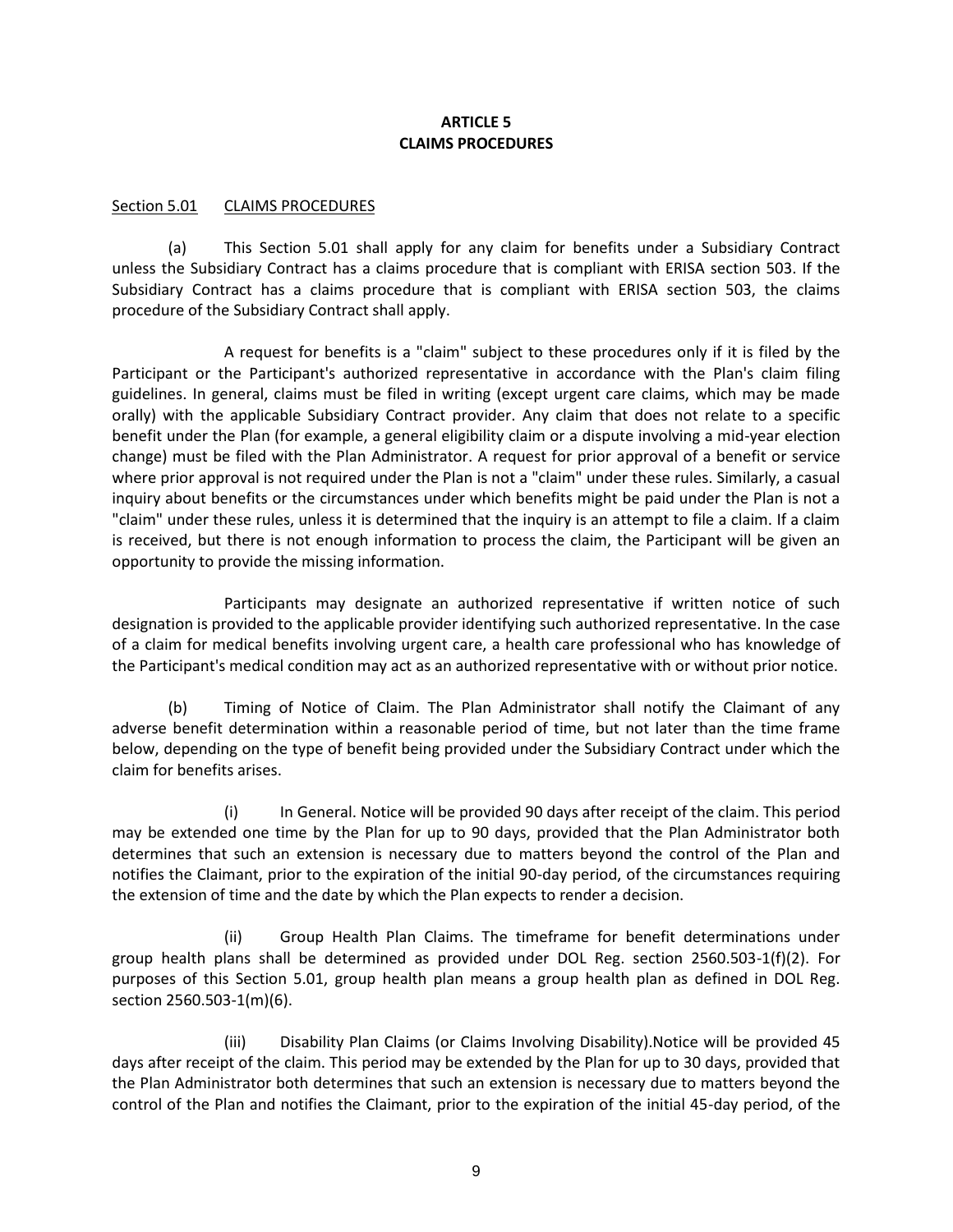circumstances requiring the extension of time and the date by which the Plan expects to render a decision. The period for making the determination may be extended for up to an additional 30 days if Plan Administrator notifies the claimant prior to the expiration of the first 30-day extension period the circumstances of the extension and the date by which the Plan expects to render a decision. Any notice extension under this section shall explain the standards on which the entitlement to a benefit is based, the unresolved issues that prevent a decision on the claim, and the additional information needed to resolve those issues, and the claimant shall be afforded at least 45 days within which to provide the specified information.

(c) Content of Notice of Denied Claim.

If a claim is wholly or partially denied, the Plan Administrator shall provide the Claimant with a written notice identifying (1) the reason or reasons for such denial, (2) the pertinent Plan provisions on which the denial is based, (3) any material or information needed to grant the claim and an explanation of why the additional information is necessary, and (4) an explanation of the steps that the Claimant must take if he wishes to appeal the denial including a statement that the Claimant may bring a civil action under ERISA.

(ii) In addition, if the wholly or partially denied claim is by a Subsidiary Contract providing group health or disability benefits, the following information must also be included in the written notice: (1) If an internal rule, guideline, protocol, or other similar criterion was relied upon in making the adverse determination, either the specific rule, guideline, protocol, or other similar criterion; or a statement that such a rule, guideline, protocol, or other similar criterion was relied upon in making the adverse determination and that a copy of such rule, guideline, protocol, or other criterion will be provided free of charge to the Claimant upon request; or (2) if the adverse benefit determination is based on a medical necessity or experimental treatment or similar exclusion or limit, either an explanation of the scientific or clinical judgment for the determination, applying the terms of the Plan to the Claimant's medical circumstances, or a statement that such explanation will be provided free of charge upon request.

(iii) In the case of a wholly or partially denied claim involving urgent care (as defined in DOL Reg. section 2560.503-1(m)(1)) under a Subsidiary Contract providing group health benefits, the notice must include a description of the expedited review process applicable to such claims. In addition, the information described in this Section 5.01(c) may be provided orally within the timeframe required under Section 5.01(b) provided that a written or electronic notification is furnished to the claimant not later than 3 days after the oral notification.

(d) Appeal of Denied Claim.

(i) If a Claimant wishes to appeal the denial of a claim, he shall file a written appeal with the Plan Administrator on or before the 60th day after he receives the Plan Administrator's written notice that the claim has been wholly or partially denied (the 180th day for claims involving a group health plan or disability benefits). The written appeal shall identify both the grounds and specific Plan provisions upon which the appeal is based. The Claimant shall lose the right to appeal if the appeal is not timely made.

(A) The Claimant shall be provided, upon request and free of charge, documents and other information relevant to his claim. A written appeal may also include any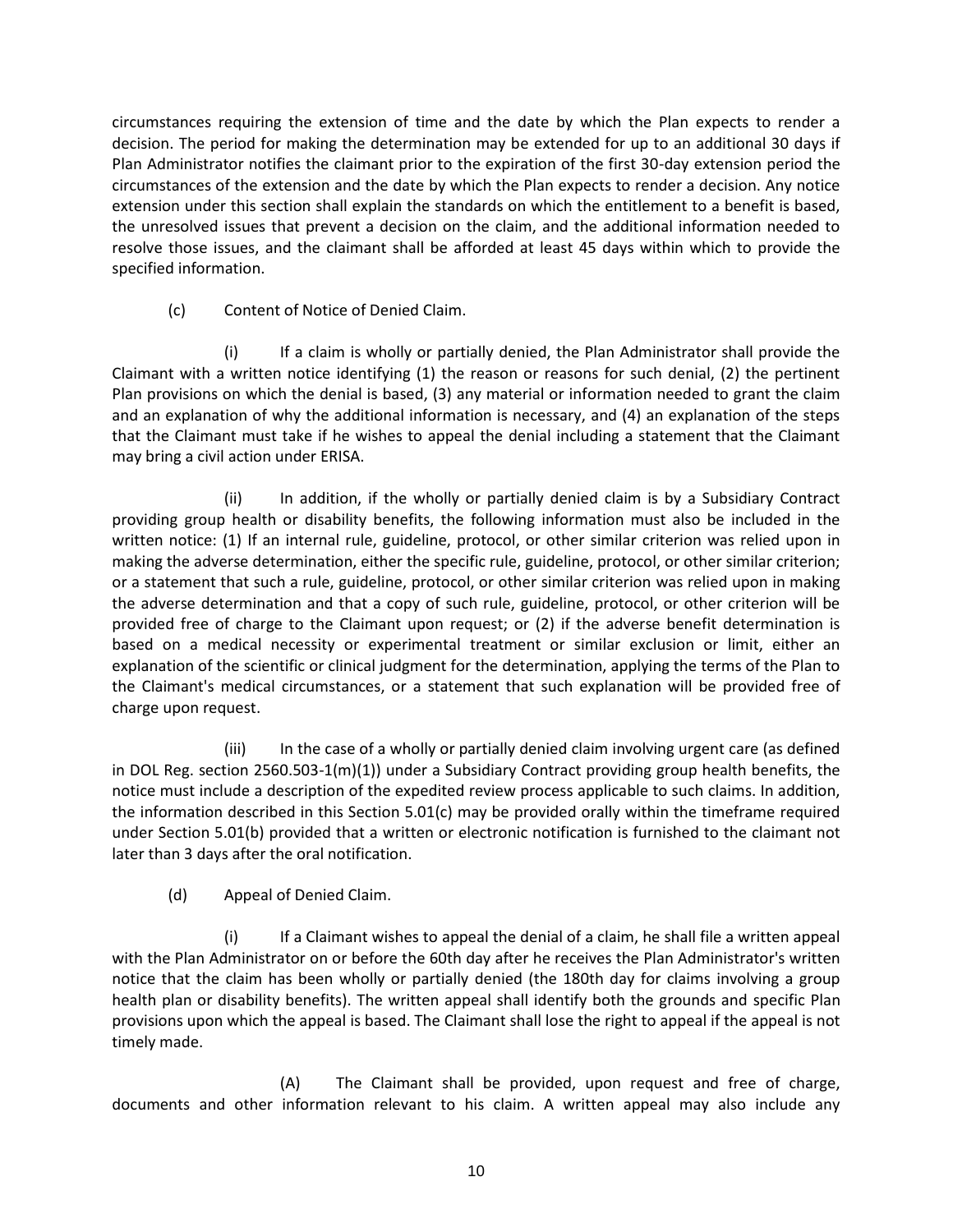comments, statements or documents that the Claimant may desire to provide. The Plan Administrator shall consider the merits of the Claimant's written presentations, the merits of any facts or evidence in support of the denial of benefits, and such other facts and circumstances as the Plan Administrator may deem relevant.

(B) In addition to the requirements of paragraph (A) above, if the claim is under a Subsidiary Contract providing group health or disability benefits, the claims procedures shall be determined in accordance with DOL Reg. section 2560.503-1(h)(3) and 2560.503-1(h)(4).

(ii) The Plan Administrator shall ordinarily rule on an appeal within 60 days. However, if special circumstances require an extension and the Plan Administrator furnishes the Claimant with a written extension notice during the initial period, the Plan Administrator may take up to 120 days to rule on an appeal. If the denied claim is by a Subsidiary Contract providing group health or disability benefits, the timing of the Plan Administrator's review shall be determined in accordance with DOL Reg. section 2560.503-1(i)(2) and 560.503-1(i)(3).

(e) Denial of Appeal. If an appeal is wholly or partially denied, the Plan Administrator shall provide the Claimant with a notice identifying (1) the reason or reasons for such denial, (2) the pertinent Plan provisions on which the denial is based, (3) a statement that the Claimant is entitled to receive, upon request and free of charge, reasonable access to, and copies of, all documents, records, and other information relevant to the Claimant's claim for benefits, and (4) a statement describing the Claimant's right to bring an action under section 502(a) of ERISA. The determination rendered by the Plan Administrator shall be binding upon all parties. In addition, if the claim is under a Subsidiary Contract providing group health or disability benefits, the denial notice shall include additional information required under DOL Reg. section 2560.503-1(j)(5).

(f) Exhaustion of Remedies. Before a suit can be filed in federal court, claims must exhaust internal remedies.

(g) Additional Claims Processes.

(i) Applicability. This Subsection shall apply to the extent (1) the Plan constitutes a group health plan as defined in Treas. Reg. section 54.9801-2 or if the Plan Administrator determines that the Plan is subject to HIPAA portability rules and (2) the Plan is not a grandfathered health plan under the Patient Protection and Affordable Care Act.

(ii) Effective Date. This Subsection shall be effective the later of the first plan year beginning after September 23, 2010 or the date the Plan is no longer a grandfathered health plan under the Patient Protection and Affordable Care Act.

(iii) Internal Claims Process. The claims requirements above shall apply as the internal claims process except as provided under DOL Reg. 2590.715-2719 and any superseding guidance.

(1) Adverse Benefit Determination. An adverse benefit determination means an adverse benefit determination as defined in DOL Reg. 2560.503-1, as well as any rescission of coverage, as described in DOL Reg. 2590.715-2712(a)(2).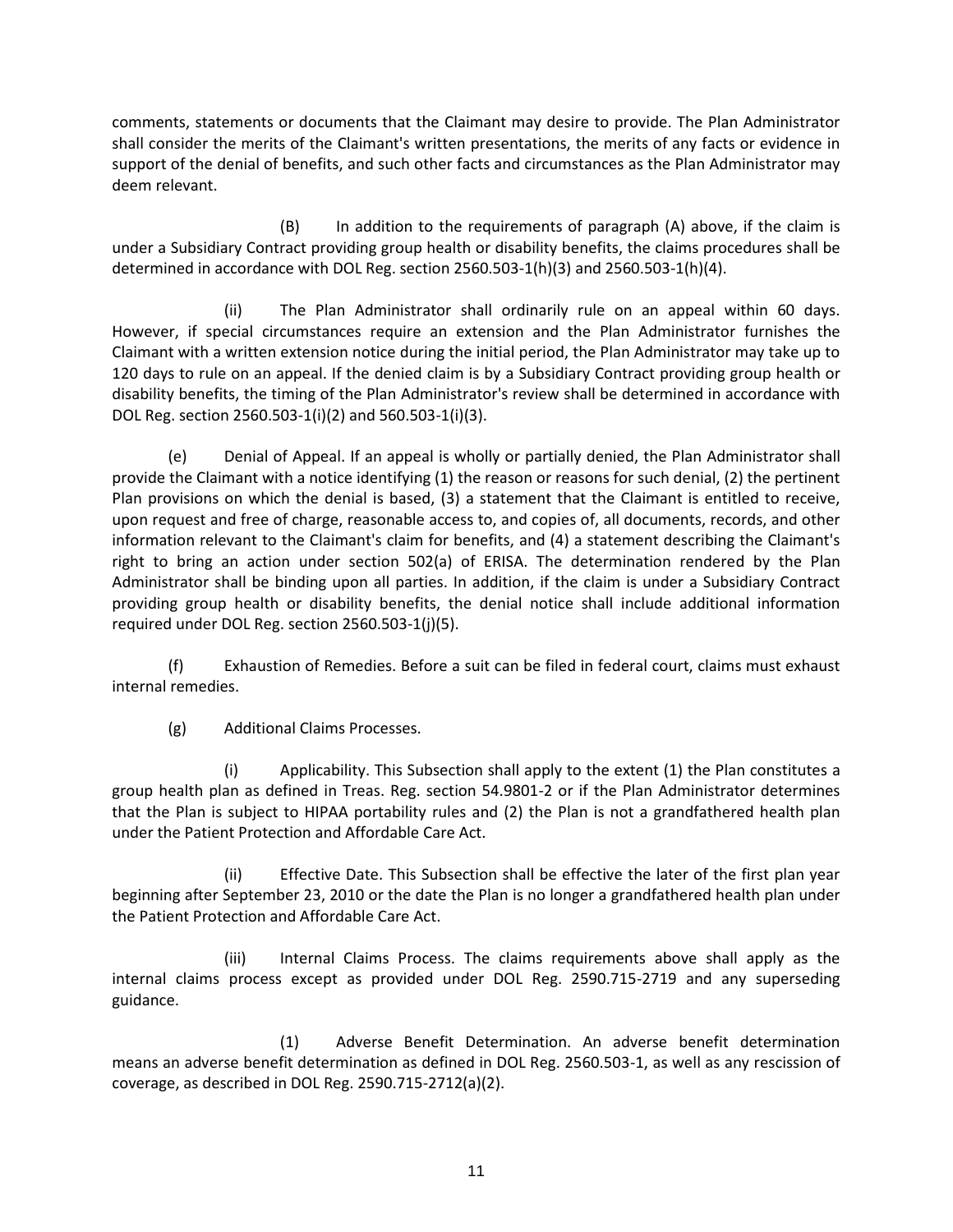(2) Expedited Urgent Care Determinations. The requirements of DOL Reg. section 2560.503-1(f)(2)(i) apply as provided in DOL Reg. 2590.715-2719(b)(2)(ii)(B) and any superseding guidance. Claimants must be notified of benefit determinations (whether adverse or not) with respect to a claim involving urgent care (as defined in DOL Reg. section 2560.503-1(m)(1)) as soon as possible, taking into account the medical exigencies, but not later than 72 hours after the receipt of the claim.

(3) Full and Fair Review. A Claimant must be allowed to review the file and present evidence and testimony as part of the internal appeals process. Claimants must be provided, free of charge, with any new or additional evidence considered relied upon or generated by the Plan in connection with the claim sufficiently in advance of the final adverse benefit determination to give the Claimant a reasonable opportunity to respond prior to that date. The Plan must also meet the conflict of interest requirements under DOL Reg. 2590.715-2712(b)(2)(D).

(4) Notice. A description of available internal and external claims processes and information regarding how to initiate an appeal must be provided. Notices of adverse benefit determinations must include the information required under DOL Reg. 2590.715-2719(b)(2)(ii)(E) as applicable. The final notice of internal adverse benefit determination must include a discussion of the decision. Notice must be provided in a linguistically appropriate manner as provided under DOL Reg. 2590.715-2719(e). The Plan must disclose the contact information for any applicable office of health insurance consumer assistance or ombudsman established under PHS Act section 2793.

(5) Deemed Exhaustion of Internal Claims Process. If the Plan fails to adhere to the requirements of DOL Reg. 2590.715-2719(b)(2), except as provided under DOL Reg. 2590.715- 2719(b)(2)(ii)(F)(2), the claimant may initiate an external review under Section 6.02(b)(2) or may bring an action under section 502(a) of ERISA as provided in DOL Reg. 2590.715-2719(b)(2)(ii)(F) and any superseding guidance.

(iv) External Claims Process.

(1) State Process. To the extent the Plan is required under DOL Reg. section  $2590.715-2719(c)(1)(i)$  or  $(c)(1)(ii)$  to comply with a State external claims process that includes at a minimum the consumer protections in the NAIC Uniform Model Act, then the plan or issuer must comply with the state external claims process of DOL Reg. section 2590.715-2719(c).

(2) Federal Process. To the extent the Plan is not required under DOL Reg. section 2590.715-2719(c)(1)(i) or (c)(1)(ii) to comply with the State external claims process, then the plan or issuer must comply with the Federal external claims process of DOL Reg. section 2590.715- 2719(d) and any superseding guidance.

# Section 5.02 MINOR OR LEGALLY INCOMPETENT PAYEE

If a distribution is to be made to an individual who is either a minor or legally incompetent, the Plan Administrator may direct that such distribution be paid to the legal guardian. If a distribution is to be made to a minor and there is no legal guardian, payment may be made to a parent of such minor or a responsible adult with whom the minor maintains his residence, or to the custodian for such minor under the Uniform Transfer to Minors Act, if such is permitted by the laws of the state in which such minor resides. Such payment shall fully discharge the Plan Administrator and Willamette from further liability on account thereof.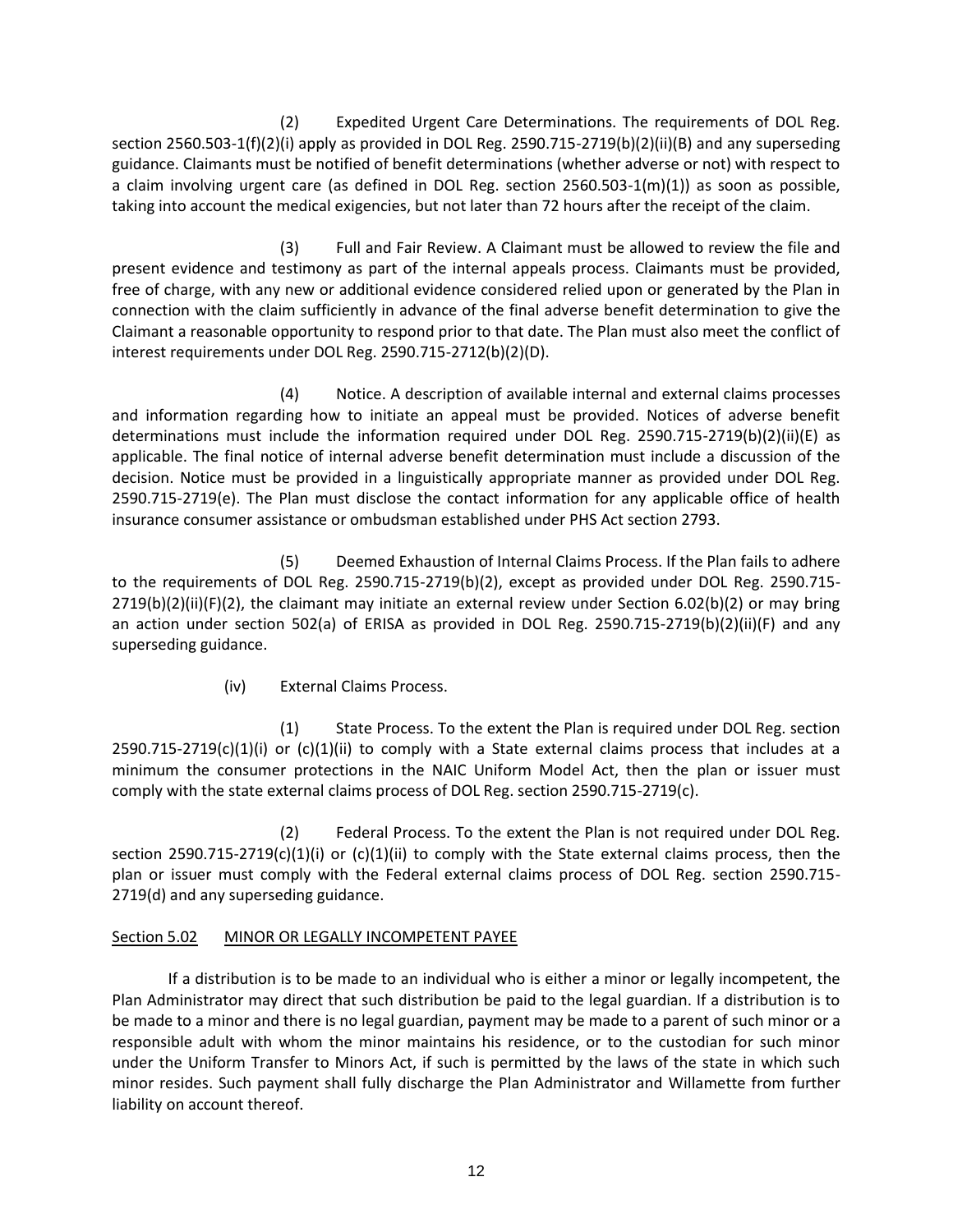## Section 5.03 MISSING PAYEE

If the Plan Administrator is unable to make payment to any Participant or other person to whom a payment is due under the Plan because it cannot ascertain the identity or whereabouts of such Participants or other person after reasonable efforts have been made to identify or locate such person, such payment and all subsequent payments otherwise due to such Participant or other person shall be forfeited one year after the date any such payment first became due.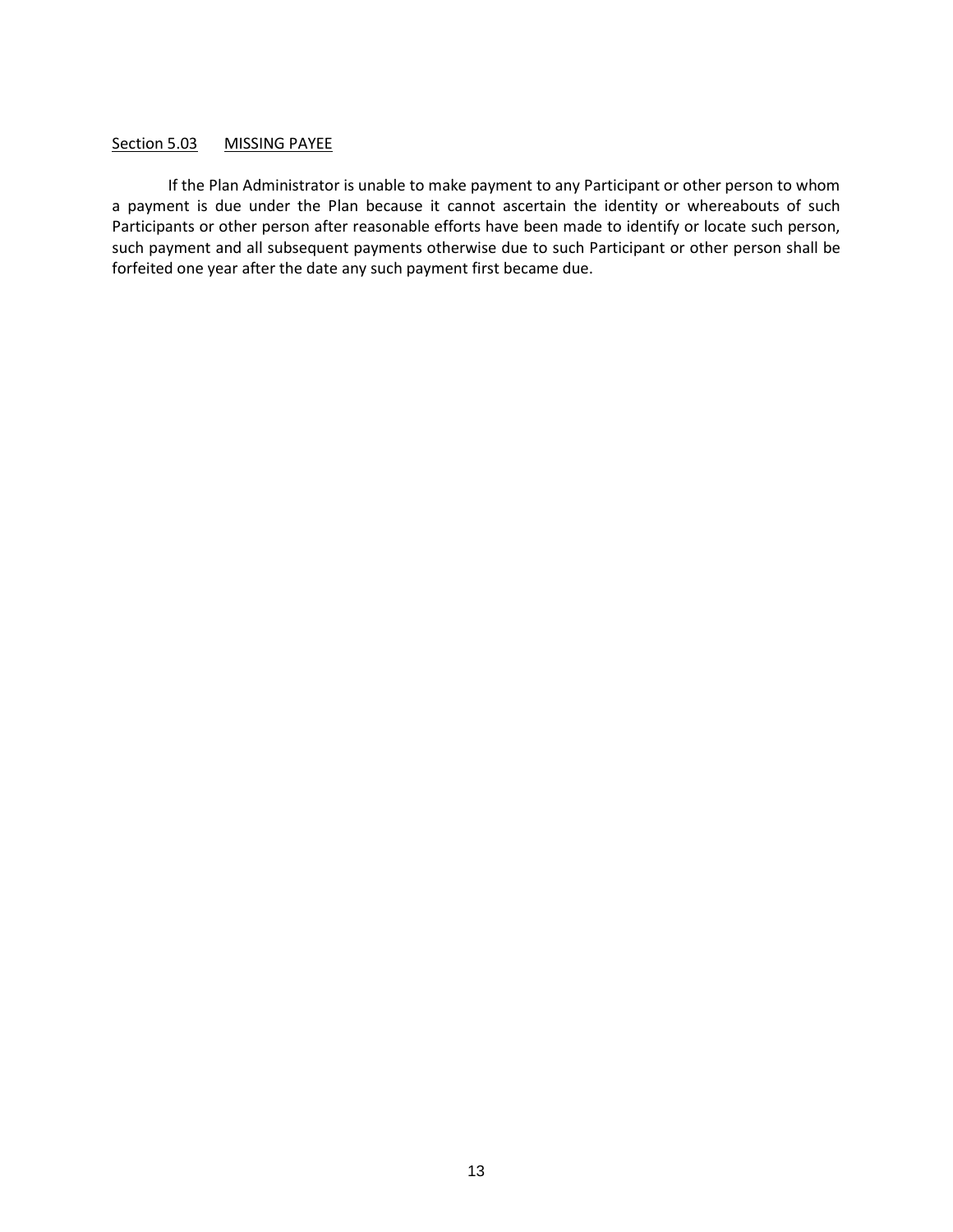# **ARTICLE 6 AMENDMENT OR TERMINATION OF PLAN**

## Section 6.01 AMENDMENT

The provisions of the Plan may be amended in writing at any time and from time to time by the Plan Sponsor.

## Section 6.02 TERMINATION

(a) It is the intention of the Plan Sponsor that this Plan will be permanent. However, the Plan Sponsor reserves the right to terminate the Plan at any time for any reason.

(b) Each adopting entity reserves the right to terminate its participation in this Plan. In addition, each such entity shall be deemed to terminate its participation in the Plan if: (i) it is a party to a merger in which it is not the surviving entity and the surviving entity is not an affiliate of Willamette, or (ii) it sells all or substantially all of its assets to an entity that is not an affiliate of Willamette.

(c) Upon termination, any assets remaining in the Plan shall be used to pay outstanding benefit claims. To the extent permitted by the Subsidiary Contracts and to the extent the assets do not revert to Willamette, any remaining assets shall be refunded to Participants.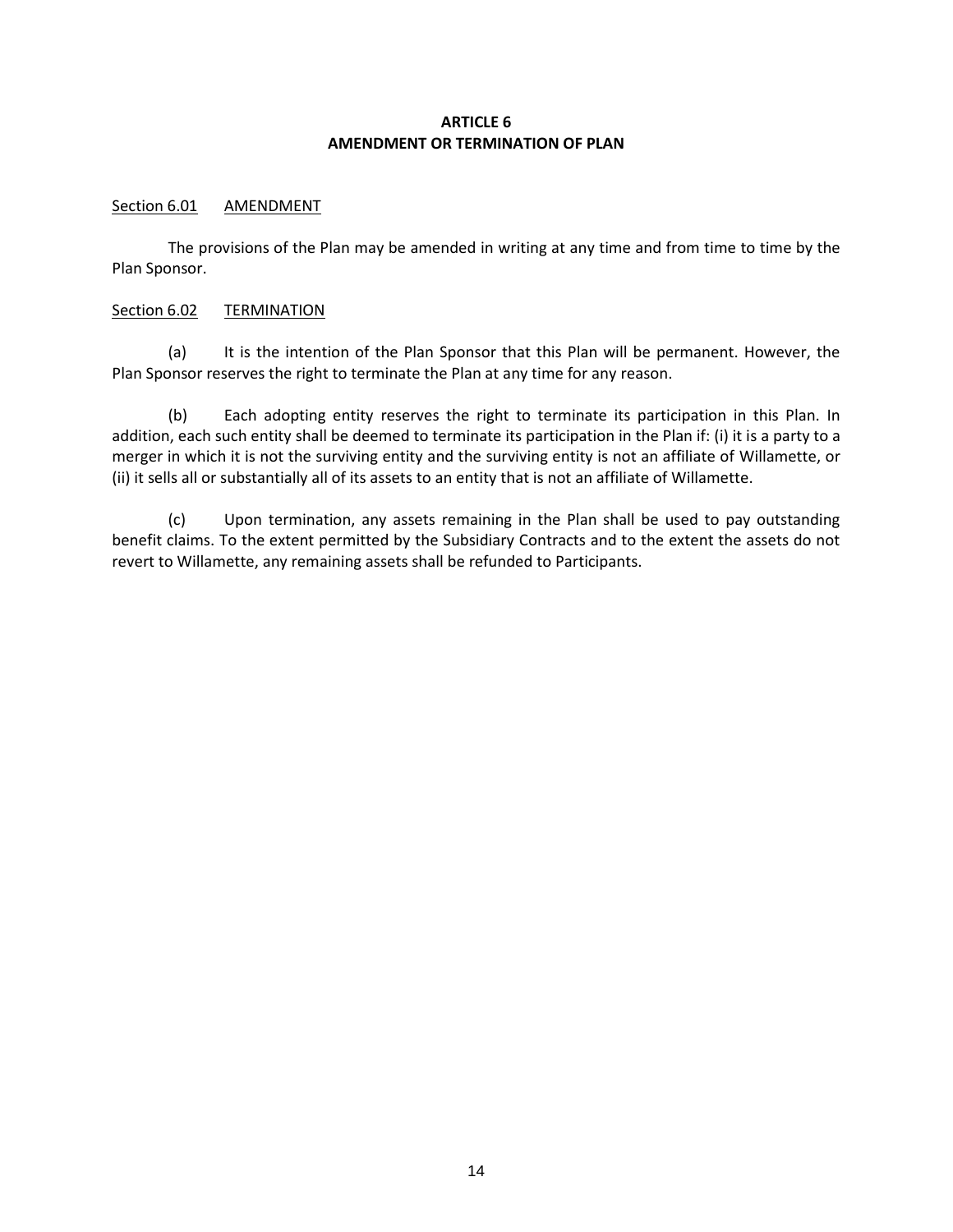# **ARTICLE 7 GENERAL PROVISIONS**

#### Section 7.01 NONALIENATION OF BENEFITS

No Participant or Beneficiary shall have the right to alienate, anticipate, commute, pledge, encumber or assign any of the benefits or payments which he may expect to receive, contingently or otherwise, under the Plan.

#### Section 7.02 NO RIGHT TO EMPLOYMENT

Nothing contained in this Plan shall be construed as a contract of employment between Willamette and the Participant, or as a right of any employee to continue in the employment of Willamette, or as a limitation of the right of Willamette to discharge any of its employees, with or without cause.

#### Section 7.03 GOVERNING LAW

(a) The Plan shall be construed in accordance with and governed by the laws of the state or commonwealth of organization of the Plan Sponsor to the extent not preempted by Federal law.

(b) The Plan hereby incorporates by reference any provisions required by state law to the extent not preempted by Federal law.

## Section 7.04 TAX EFFECT

Willamette does not represent or guarantee that any particular federal, state or local income, payroll, personal property or other tax consequence will result from participation in this Plan. A Participant should consult with professional tax advisors to determine the tax consequences of his or her participation.

#### Section 7.05 SEVERABILITY OF PROVISIONS

If any provision of the Plan shall be held invalid or unenforceable, such invalidity or unenforceability shall not affect any other provisions hereof, and the Plan shall be construed and enforced as if such provisions had not been included.

#### Section 7.06 HEADINGS AND CAPTIONS

The headings and captions herein are provided for reference and convenience only, shall not be considered part of the Plan, and shall not be employed in the construction of the Plan.

#### Section 7.07 GENDER AND NUMBER

Except where otherwise clearly indicated by context, the masculine and the neuter shall include the feminine and the neuter, the singular shall include the plural, and vice-versa.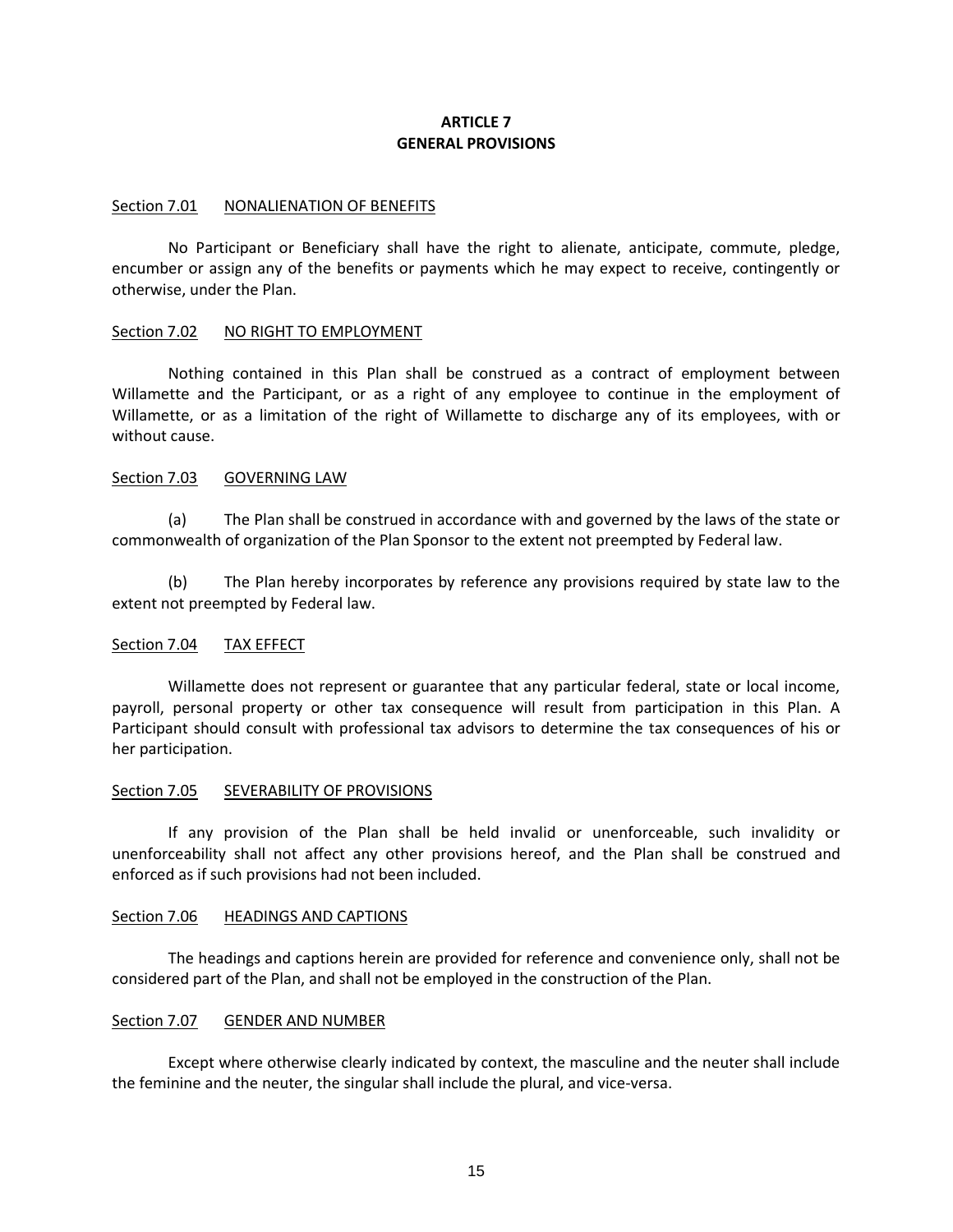#### Section 7.08 EFFECT OF MISTAKE

In the event of a mistake as to the eligibility or participation of an employee, or the allocations made to the account of any Participant, or the amount of distributions made or to be made to a Participant or other person, the Plan Administrator shall, to the extent it deems possible, cause to be allocated or cause to be withheld or accelerated, or otherwise make adjustment of, such amounts as will in its judgement accord to such Participant or other person the credits to the account or distributions to which he is properly entitled under the Plan. Such action by the Administrator may include withholding of any amounts due the Plan or Willamette from Compensation paid by Willamette.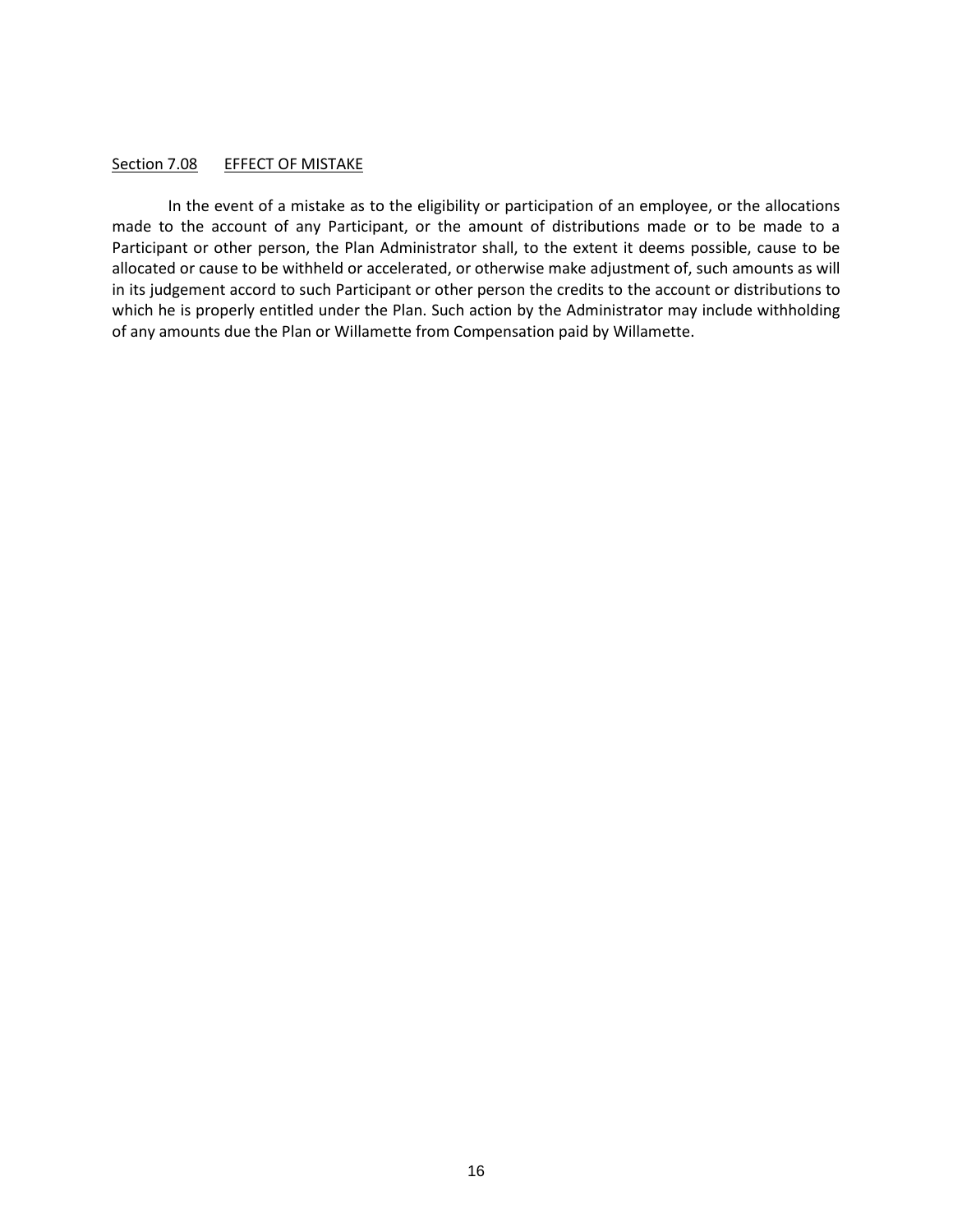# **ARTICLE 8 HIPAA**

The Plan will comply with the Health Insurance Portability and Accountability Act of 1996 and its implementing regulations (HIPAA) as set forth below.

# Section 8.01 DEFINITIONS

For purposes of this Article 8, the following terms have the following meanings:

(a) "Business Associate" means any outside vendor who performs a function or activity on behalf the Plan which involves the creation, use or disclosure of PHI, and includes any subcontractor to whom a Business Associate delegates its obligations.

(b) "Group Health Benefits" means the medical benefits, dental benefits, vision benefits and, if applicable, employee assistance program benefits offered under the Plan.

(c) "Individual" means the Participant or the Participant's covered dependents enrolled in any of the Group Health Benefits under the Plan.

(d) "Notice of Privacy Practices" means a notice explaining the uses and disclosures of PHI that may be made by the Plan, the covered Individuals' rights under the Plan with respect to PHI, and the Plan's legal duties with respect to PHI.

(e) "Plan Administration Functions" means the administration functions performed by the Plan Sponsor on behalf of the Plan. Plan Administration Functions do not include functions performed by the Plan Sponsor in connection with any other benefit plan of the Plan Sponsor.

(f) "Protected Health Information (PHI) means information about an Individual, including genetic information, (whether oral or recorded in any form or medium) that:

(1) is created or received by the Plan or the Plan Sponsor;

(2) relates to the past, present or future physical or mental health or condition of the Individual, the provision of health care to the Individual, or the past, present or future payment for the provision of health care to the Individual; and

(3) identifies the Individual or with respect to which there is a reasonable basis to believe the information may be used to identify the Individual.

PHI includes Protected Health Information that is transmitted by or maintained in electronic media.

(g) "Summary Health Information" means information summarizing the claims history, claims expenses, or types of claims experienced by an Individual, and from which the following information has been removed: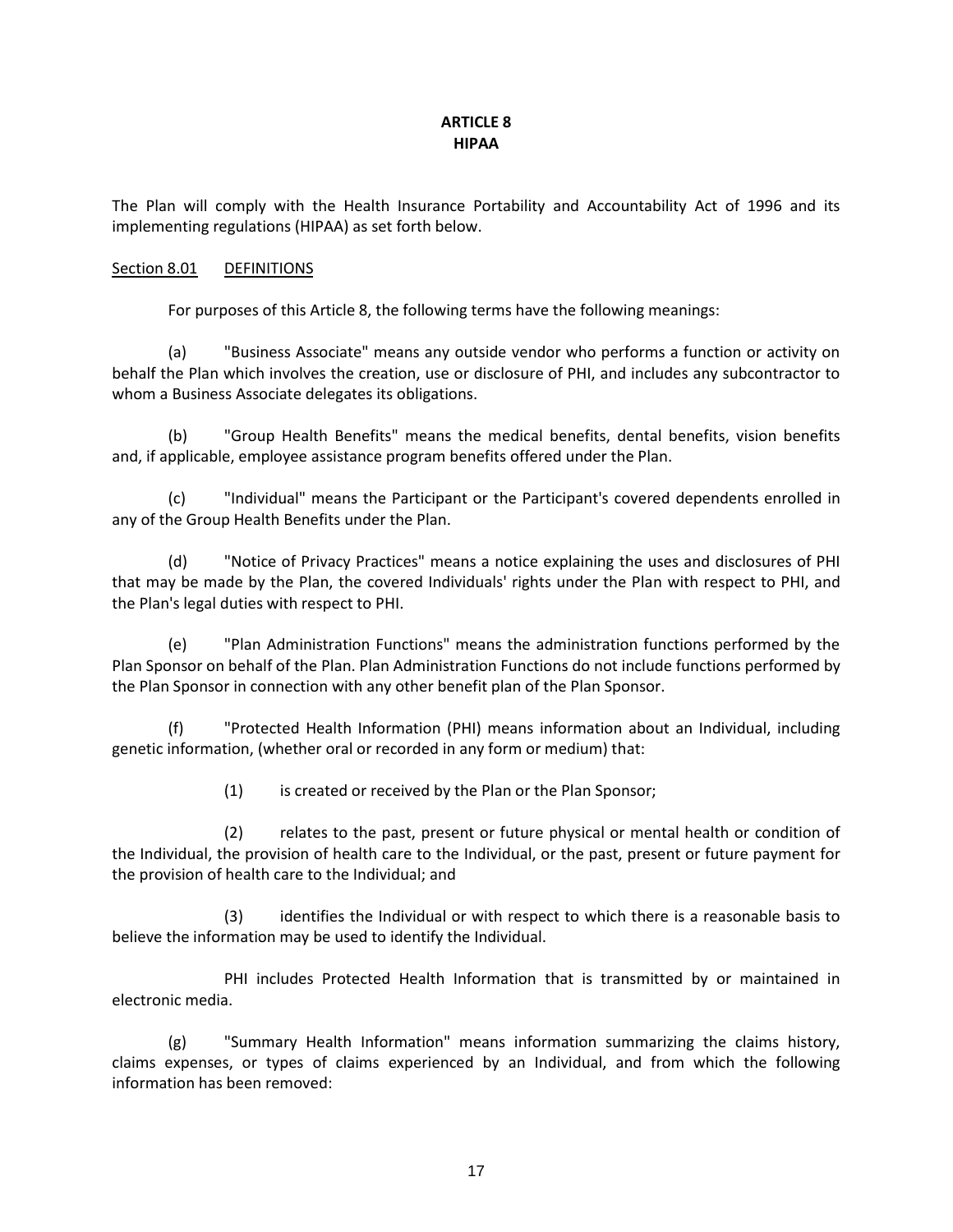- (1) names;
- (2) any geographic information which is more specific than a five digit zip code;

(3) all elements of dates relating to a covered Individual (e.g., birth date) or any medical treatment (e.g., admission date) except the year; all ages for a covered Individual if the Individual is over age 89 and all elements of dates, including the year, indicative of such age (except that ages and elements may be aggregated into a single category of age 90 and older);

(4) other identifying numbers, such as, Social Security, telephone, fax, or medical record numbers, e-mail addresses, VIN, or serial numbers;

- (5) facial photographs or biometric identifiers (e.g., finger prints); and
- (6) any other unique identifying number, characteristic, or code.

# Section 8.02 HIPAA PRIVACY COMPLIANCE

The Plan's HIPAA privacy compliance rules (Privacy Rule) are as follows:

(a) Permitted Use or Disclosure of PHI by Plan Sponsor. Any disclosure to and use by the Plan Sponsor of any PHI will be subject to and consistent with this Section.

(1) The Plan, health insurance issuer or Business Associate servicing the Plan may disclose PHI to the Plan Sponsor to permit the Plan Sponsor to carry out Plan Administration Functions, including but not limited to the following purposes:

(A) to provide and conduct Plan Administrative Functions related to payment and health care operations for and on behalf of the Plan;

(B) for auditing claims payments made by the Plan;

(C) to request proposals for services to be provided to or on behalf of the

Plan; and

(D) to investigate fraud or other unlawful acts related to the Plan and committed or reasonably suspected of having been committed by a Plan participant.

(2) The uses described above in (1) are permissible only if the Notice of Privacy Practices distributed to covered Individuals in accordance with the Privacy Rule states that PHI may be disclosed to the Plan Sponsor.

(3) The Plan or a health insurance issuer may disclose to the Plan Sponsor information regarding whether an Individual is participating in the Plan, or is enrolled in or has disenrolled from a health insurance issuer offered by the Plan.

(b) Restrictions on Plan Sponsor's Use and Disclosure of PHI.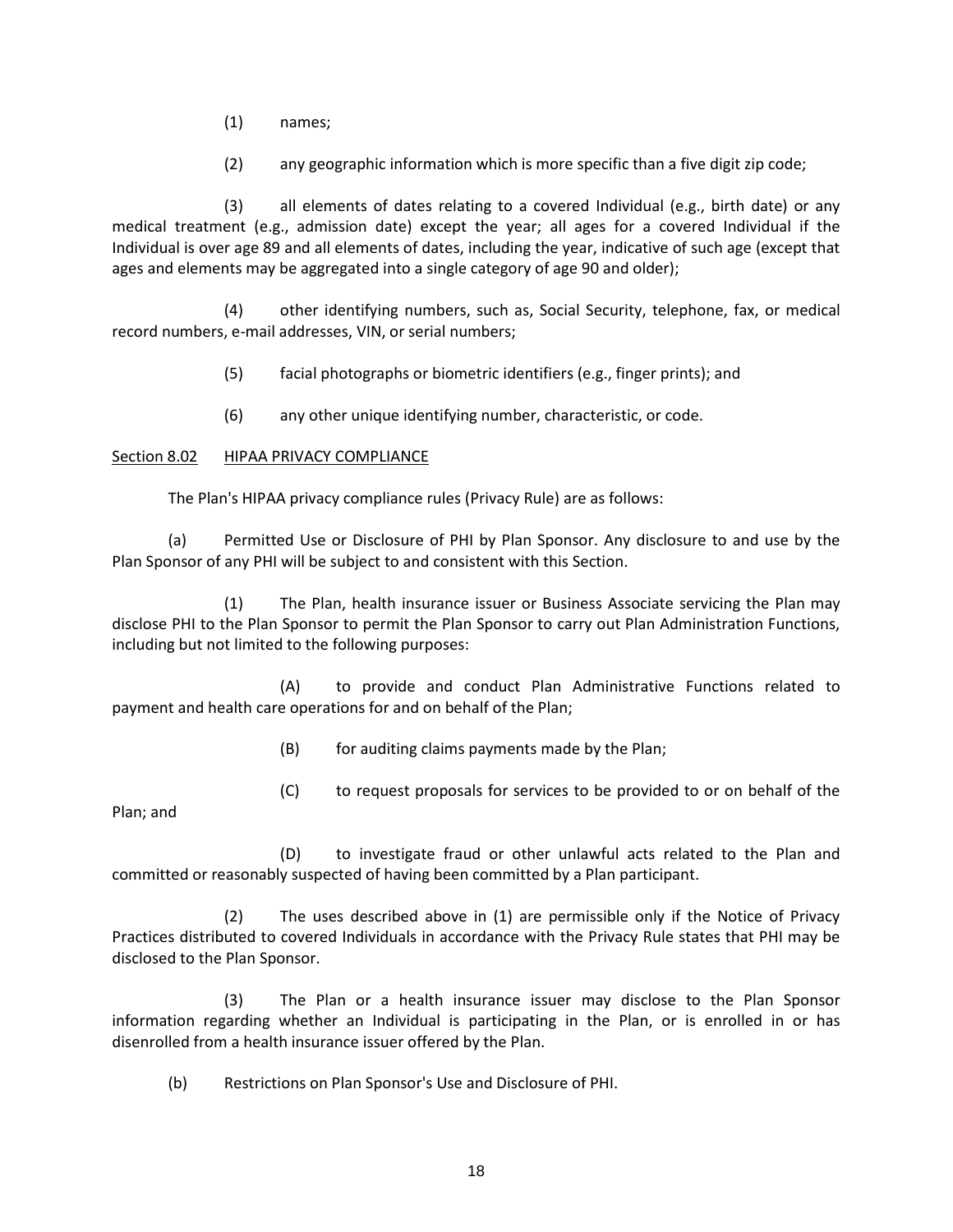(1) The Plan Sponsor will not use or further disclose PHI, except as permitted or required by the Plan or as required by law.

(2) The Plan Sponsor will ensure that any agent, including any subcontractor, to whom it provides PHI agrees to the restrictions and conditions of this Section.

(3) The Plan Sponsor will not, and will not permit a health insurance issuer to, use or disclose PHI for employment-related actions or decisions, or in connection with any other benefit or employee benefit plan of the Plan Sponsor.

(4) The Plan Sponsor will report to the Plan any use or disclosure of PHI that is inconsistent with the uses and disclosures allowed under this Section promptly upon learning of such inconsistent use or disclosure.

(5) The Plan Sponsor will make a covered Individual's PHI available to the covered Individual in accordance with the Privacy Rule.

(6) The Plan Sponsor will make PHI available for amendment and will, upon notice, amend PHI in accordance with the Privacy Rule.

(7) The Plan Sponsor will track certain PHI disclosures it makes so that it can make available the information required for the Plan to provide an accounting of disclosures in accordance with the Privacy Rule.

(8) The Plan Sponsor will make its internal practices, books, and records, relating to its use and disclosure of PHI received from the Plan to the Secretary of the U.S. Department of Health and Human Services to determine the Plan's compliance with the Privacy Rule.

(9) The Plan Sponsor will, if feasible, return or destroy all PHI, in whatever form or medium (including in any electronic medium under the Plan Sponsor's custody or control) received from the Plan, including all copies of and any data or compilations derived from and allowing identification of any Individual who is the subject of the PHI, when that PHI is no longer needed for the Plan Administration Functions for which the disclosure was made. If it is not feasible to return or destroy all such PHI, the Plan Sponsor will limit the use or disclosure of any PHI it cannot feasibly return or destroy to those purposes that make the return or destruction of the information infeasible.

(10) When using or disclosing PHI or when requesting PHI from another party, the Plan sponsor must make reasonable efforts to limit PHI to the minimum necessary to accomplish the intended purpose of the use or disclosure, and limit any request for PHI to the minimum necessary to satisfy the purpose of the request.

(11) The Plan Sponsor will not use any genetic information for any underwriting purposes.

(c) Adequate Separation between the Plan Sponsor and the Plan.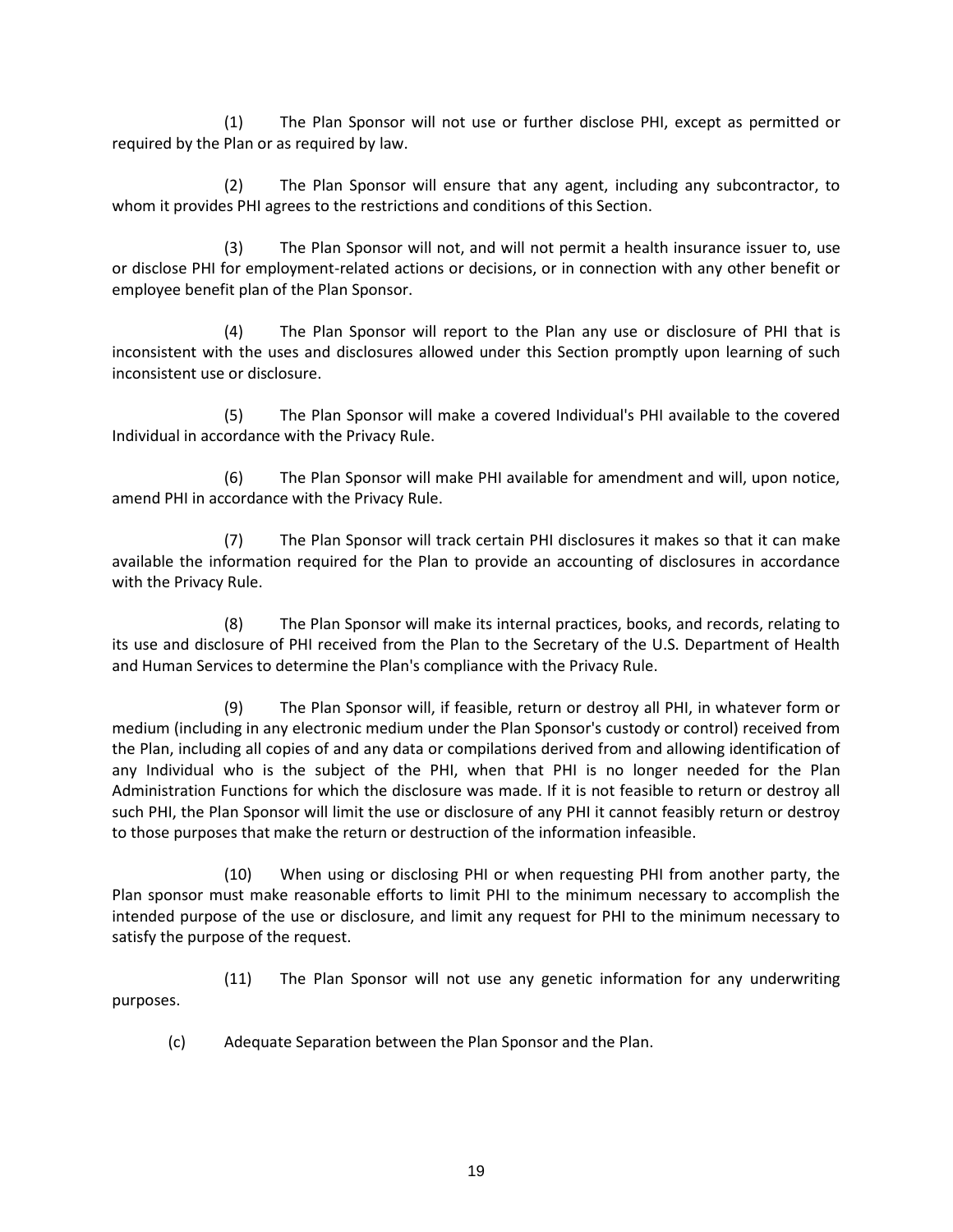(1) Only those employees of the Plan Sponsor, as outlined in the Plan's HIPAA Policies and Procedures, may be given access to PHI received from the Plan, health insurance issuer, or Business Associate servicing the Plan.

(2) The members of the classes of employees identified in the Plan's HIPAA Policies and Procedures will have access to PHI only to perform the Plan Administration Functions that the Plan Sponsor provides for the Plan.

(3) The Plan Sponsor will promptly report to the Plan any use or disclosure of PHI in breach, violation of, or noncompliance with, the provisions of this Section of the Plan, as required under this Section, and will cooperate with the Plan to correct the breach, violation or noncompliance, will impose appropriate disciplinary action or sanctions, including termination of employment, on each employee who is responsible for the breach, violation or noncompliance, and will mitigate any deleterious effect of the breach, violation or noncompliance on any Individual covered under the Plan, the privacy of whose PHI may have been compromised by the breach, violation or noncompliance. Regardless of whether a person is disciplined or terminated pursuant to this section, the Plan reserves the right to direct that the Plan Sponsor, and upon receipt of such direction the Plan Sponsor shall, modify or revoke any person's access to or use of PHI.

(d) Purpose of Disclosure of Summary Health Information to Plan Sponsor.

(1) The Plan and any health insurance issuer may disclose Summary Health Information to the Plan Sponsor if the Plan Sponsor requests the Summary Health Information for the purpose of obtaining premium bids from health plans for providing health insurance coverage under the Plan.

(2) The Plan and any health insurance issuer may disclose Summary Health Information to the Plan Sponsor if the Plan Sponsor requests the Summary Health Information for the purpose of modifying, amending, or terminating the Plan.

(e) Plan Sponsor Certification. The Plan Sponsor will provide the Plan with a certification stating that the Plan has been amended to incorporate the terms of this Article and that the Plan Sponsor agrees to abide by these terms. The Plan Sponsor will also provide the certification upon request to its health insurance issuers and Business Associates of the Plan.

(f) Rights of Individuals.

(1) Notice of Privacy Practices. The Plan Sponsor will provide a Notice of Privacy Practices to the Participant in accordance with HIPAA.

(2) Right to Request Restrictions. Each Individual has the right to request that the Plan restrict its uses and disclosures of the Individual's PHI.

(3) Right to Access. Each Individual has the right to obtain and inspect its PHI held by the Plan.

(4) Right to Amend. Each Individual has the right to ask the Plan to amend its PHI.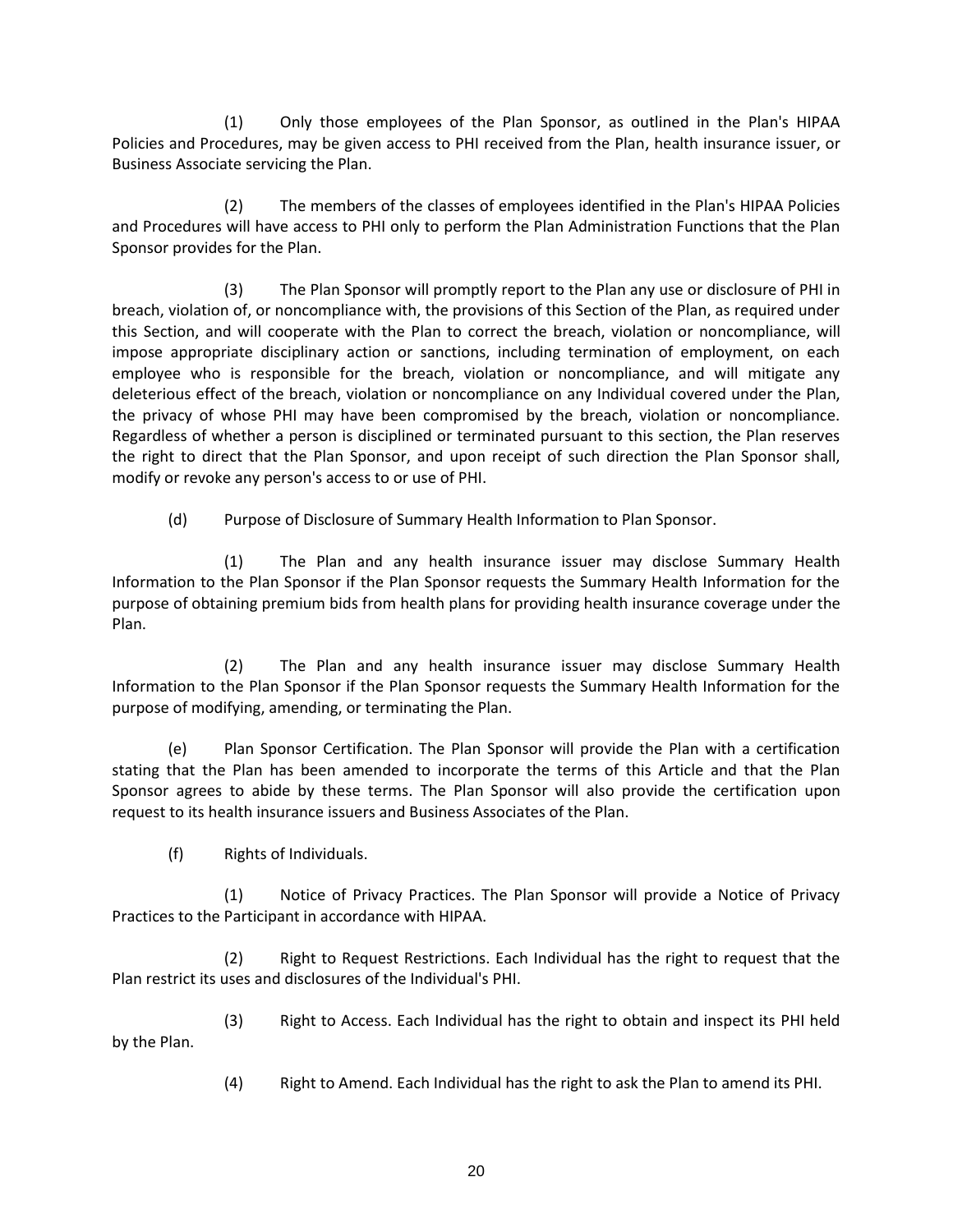(5) Right to an Accounting. Each Individual has the right to request an accounting of disclosures of PHI made by the Plan for purposes other than treatment, payment or health care operations.

# Section 8.03 HIPAA SECURITY COMPLIANCE

To ensure the Plan's compliance with HIPAA's privacy compliance rules (Security Rule), the Plan Sponsor will:

(a) Implement administrative, physical, and technical safeguards that reasonably and appropriately protect the confidentiality, integrity, and availability of the electronic PHI that it creates, receives, maintains, or transmits on behalf of the Plan;

(b) Ensure that the adequate separation required by the HIPAA Security Rule is supported by reasonable and appropriate security measures;

(c) Ensure that any agent, including a subcontractor, to whom it provides this information agrees to implement reasonable and appropriate security measures to protect the information; and

(d) Report to the Plan any security incident of which it becomes aware.

# Section 8.04 HIPAA COMPLIANCE FOR FULLY INSURED GROUP HEALTH BENEFITS

Notwithstanding the foregoing, to the extent any of the Plan's Group Health Benefits are fully insured, the Plan Sponsor has adopted a policy of not receiving, disclosing or using PHI or Summary Health Information regarding insured benefits for any purpose permitted under HIPAA, unless authorized by the Individual, when appropriate.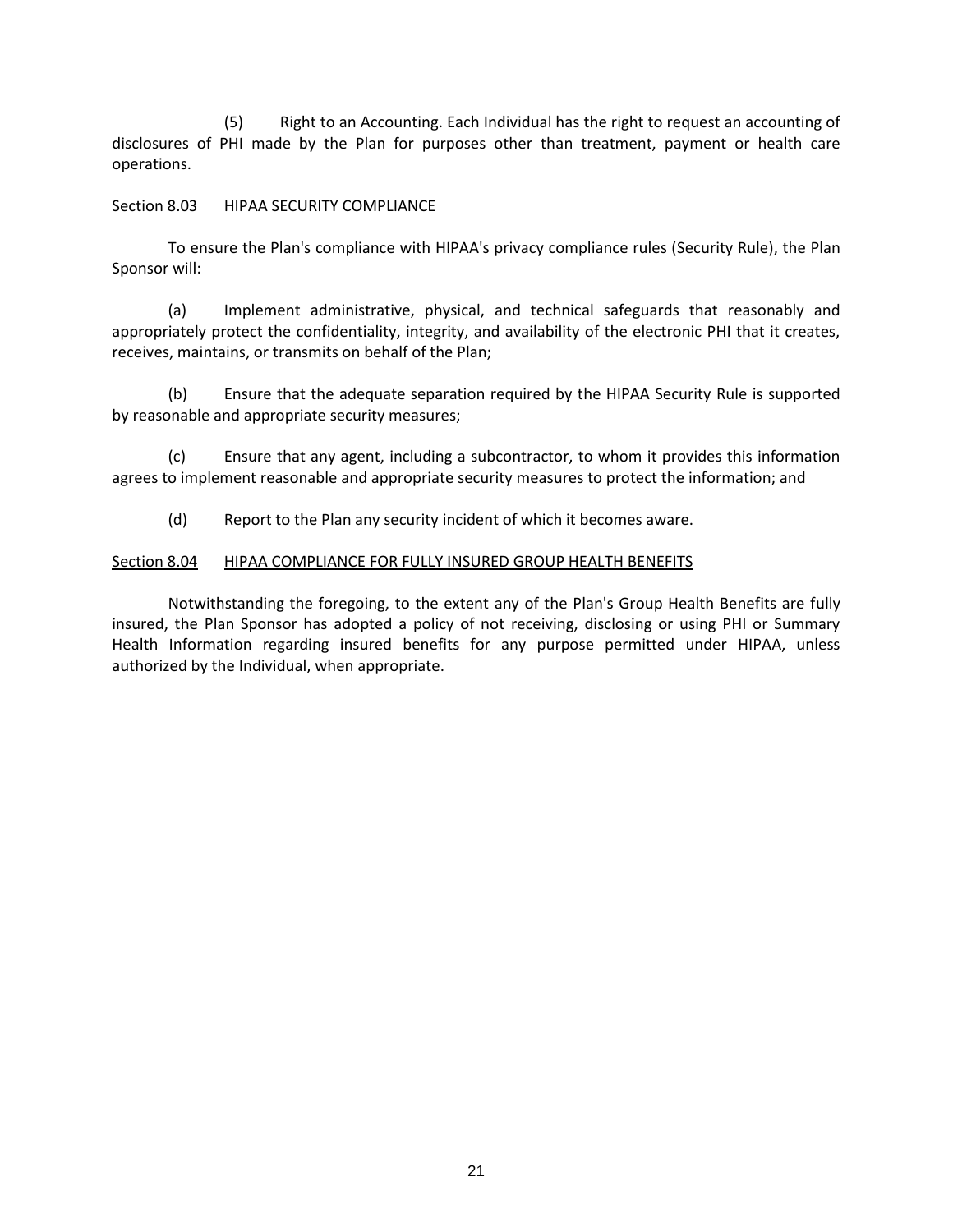The Plan Sponsor caused this Plan to be executed this \_\_\_\_\_ day of \_\_\_\_\_\_\_\_\_\_\_\_\_\_\_, 2016.

## **WILLAMETTE UNIVERSITY**

\_\_\_\_\_\_\_\_\_\_\_\_\_\_\_\_\_\_\_\_\_\_\_\_\_\_\_\_\_\_\_\_ \_\_\_\_\_\_\_\_ Shana Sechrist, Associate Vice President of Human Resources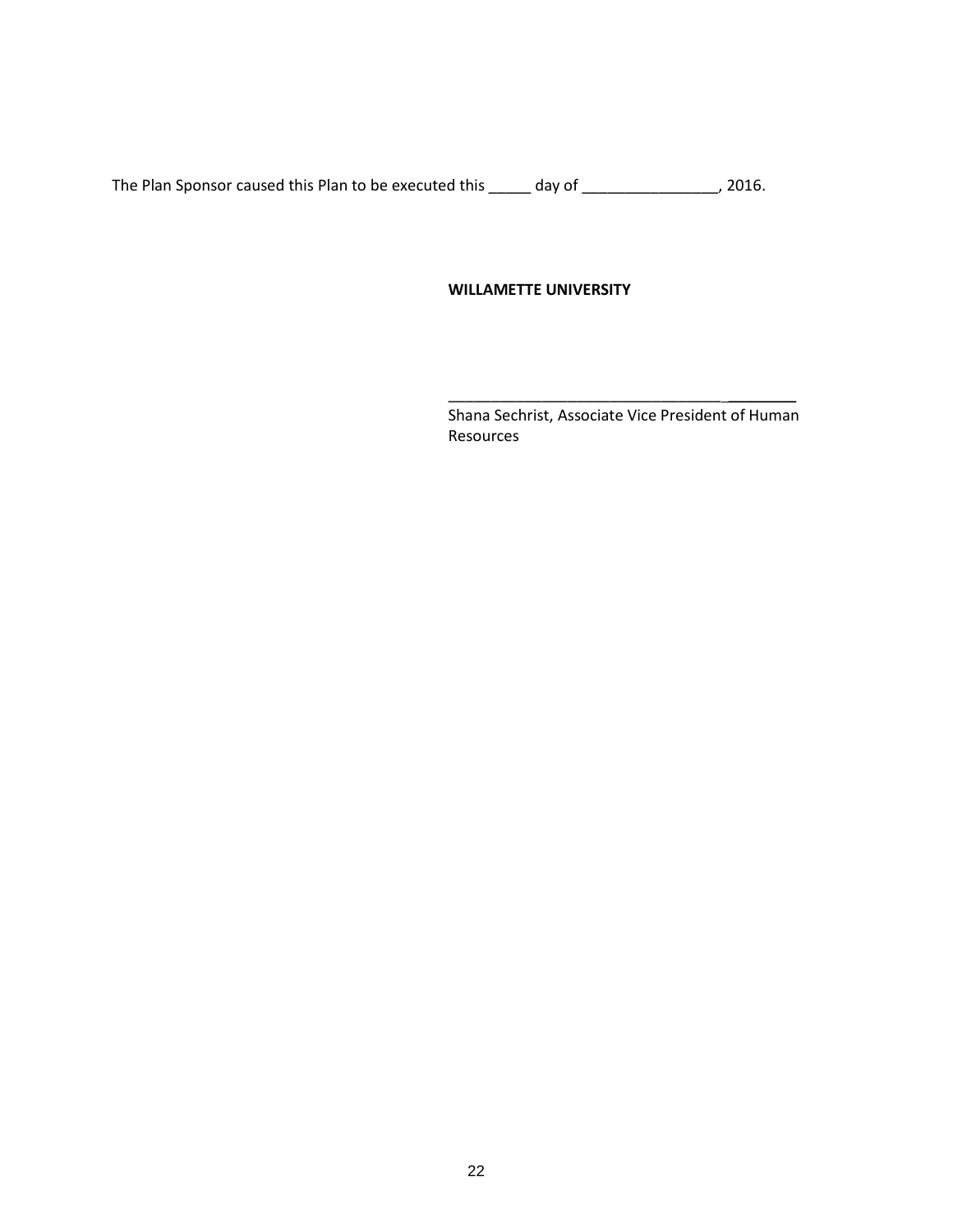# **APPENDIX A SUBSIDIARY CONTRACTS**

### **Medical Plan Insurer**

Kaiser Foundation Health Plan of the Northwest 500 NE Multnomah St., Suite 100 Portland, OR 97232 503-735-2727

## **Dental Plan Insurers**

Kaiser Foundation Health Plan of the Northwest 500 NE Multnomah St., Suite 100 Portland, OR 97232 1-800-813-2000

LifeMap PO Box 1271, MS E8L Portland, OR 97207-1271 1-800-286-1129

## **Life and Accidental Death & Dismemberment Insurer**

The Guardian Life Insurance Company of America 7 Hanover Square New York, NY, 10004 1-800-441-6455

## **Long Term Disability Insurers**

The Guardian Life Insurance Company of America 7 Hanover Square Customer Service, H-6-D New York, NY, 10004 1-800-441-6455

#### **Business Travel Insurance**

ACE American Insurance Company PO Box 5122 Scranton, PA 18505-0554 1-800-433-0385